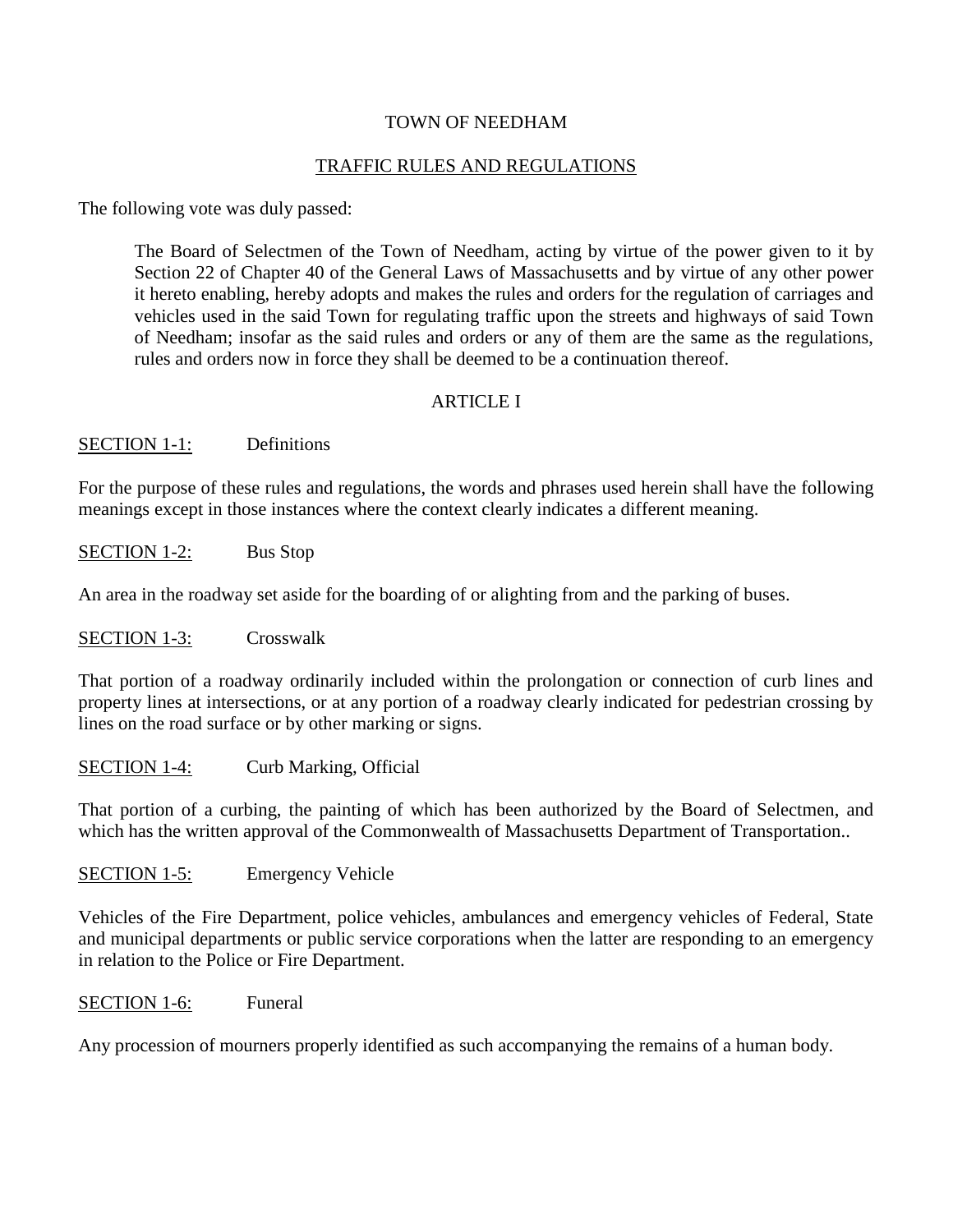## SECTION 1-7: Intersection

The area embraced within the extensions of the lateral curb lines or, if none, then the lateral boundary lines, of intersecting ways as defined in Section 1 of Chapter 90 of the General Laws, including divided ways.

The rules and regulations herein contained governing and restricting the movement of vehicles at and near intersecting ways shall apply at any place along any way at which drivers are to be controlled by traffic control signals whether or not such place is an intersection as herein defined.

#### SECTION 1-8: Lane

A longitudinal division of a roadway into a strip of sufficient width to accommodate the passage of a single line of vehicles.

SECTION 1-9: Officer

Any officer of the Needham Police Department or any officer authorized to direct or regulate traffic or to make arrests for the violation of traffic regulations.

#### SECTION 1-10: Parking

The standing of a vehicle, whether occupied or not, otherwise than temporarily for the purpose of and while actually engaged in loading or unloading or in obedience to an officer or traffic signs or signals, or while making emergency repairs or, if disabled, while arrangements are being made to move such vehicle.

### SECTION 1-11: Pedestrian

Any person afoot or riding on a conveyance moved by human muscular power, except bicycles or tricycles, as defined in Chapter 90, Section 18A of the General Laws.

SECTION 1-12: Railroad Crossing

Any intersection of ways with a railroad right-of-way.

SECTION 1-13: Roadway

That portion of a street or highway between the regularly established curb lines or that part, exclusive of shoulders, improved and intended to be used for vehicular traffic.

#### SECTION 1-14: Rotary Traffic

The counter clockwise operation of a vehicle around an object or structure.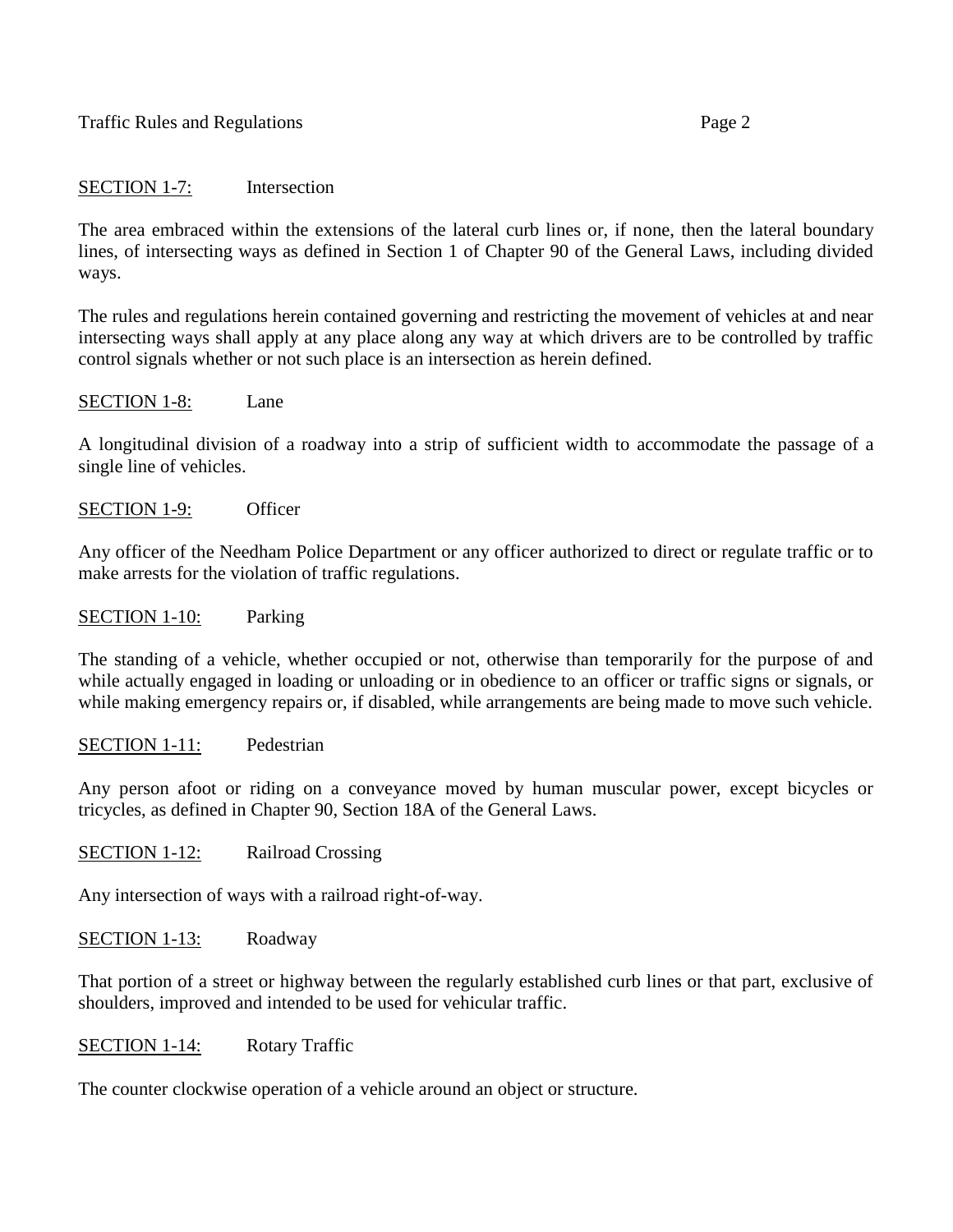## SECTION 1-15: Safety Zone

Any area or space set aside within a roadway for the exclusive use of pedestrian and which has been indicated by signs, lines or markings, having the written approval of the Commonwealth of Massachusetts Department of Transportation.

SECTION 1-16: Service Zone

An area in the roadway set aside for the accommodation of commercial and transient vehicular traffic.

SECTION 1-17: Street or Highway

The entire width between property lines of every public and private way open to the use of the public for the purposes of travel, including those ways under the jurisdiction of the Board of Selectmen, the Park and Recreation Commission, the Conservation Commission, School Committee, the Needham Housing Authority and the Massachusetts Bay Transportation Authority (MBTA).

## SECTION 1-18: Street Marking, Official

Any painted line, legend, marking or marker of any description painted or placed upon any way which purports to direct or regulate traffic and which has been authorized by the Board of Selectmen and which has the written approval of the Commonwealth of Massachusetts Department of Transportation.

SECTION 1-19: Taxicab Stands

An area in the roadway in which certain taxicabs are authorized and required to park while waiting to be engaged.

SECTION 1-20: Traffic

Pedestrians, ridden or herded animals, vehicles or other conveyances either singly or together while using any street or highway for the purpose of travel.

SECTION 1-21: Traffic Control Area

Any area along any way, other than an intersecting way, at which drivers are to be controlled by traffic control signals.

SECTION 1-22: Traffic Control Signal

Any device using colored lights which conforms to the standards as prescribed by the Commonwealth of Massachusetts Department of Transportation, whether manually, electrically or mechanically operated, by which traffic may be alternately directed to stop and to proceed.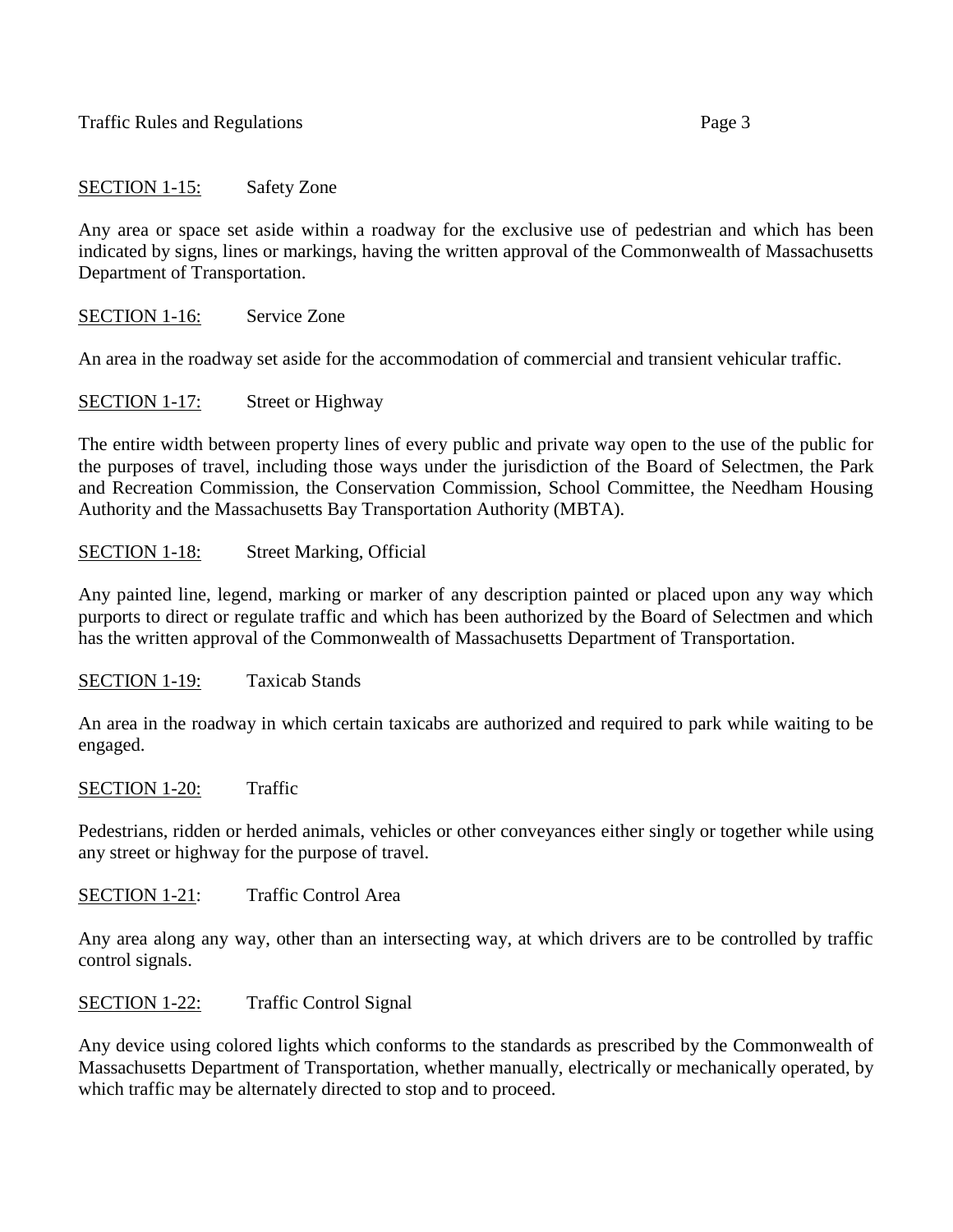## SECTION 1-23: Traffic Island

Any area or space set aside within a roadway, which is not intended for use by vehicular traffic.

### SECTION 1-24: Traffic Signs, Official

All signs, markings and devices, other than signals, not inconsistent with these rules and orders, and which conform to the standards prescribed by the Commonwealth of Massachusetts Department of Transportation and placed or erected by authority of the public body or official having jurisdiction for the purpose of guiding, directing, warning, or regulating traffic.

### SECTION 1-25: Traffic Signals, Official

All signals, conforming to the standards as prescribed by the Commonwealth of Massachusetts Department of Transportation, not inconsistent with these rules and orders, placed or erected by authority of a public body or official having jurisdiction, for the purpose of directing or warning traffic.

### SECTION 1-26: U-Turn

The turning of a vehicle by means of a continuous turn whereby the direction of such vehicle is reversed.

### SECTION 1-27: Vehicle

Every device in, upon or by which any person or property is or may be transported or drawn upon a highway, including bicycles when the provisions of these rules are applicable to them, except other devices moved by human power or used exclusively upon stationary rails or tracks and devices which derive their power for operation from stationary overhead wires.

### SECTION 1-28: Vehicle, Commercial

Any vehicle being used in the transportation of goods, wares or merchandise for commercial purposes.

SECTION 1-29: Vehicle, Heavy Commercial

Any commercial vehicle of over two and one-half (2 ½) ton capacity.

#### SECTION 1-30: Person

The word "person" shall mean and include any individual, firm, co-partnership, association or corporation.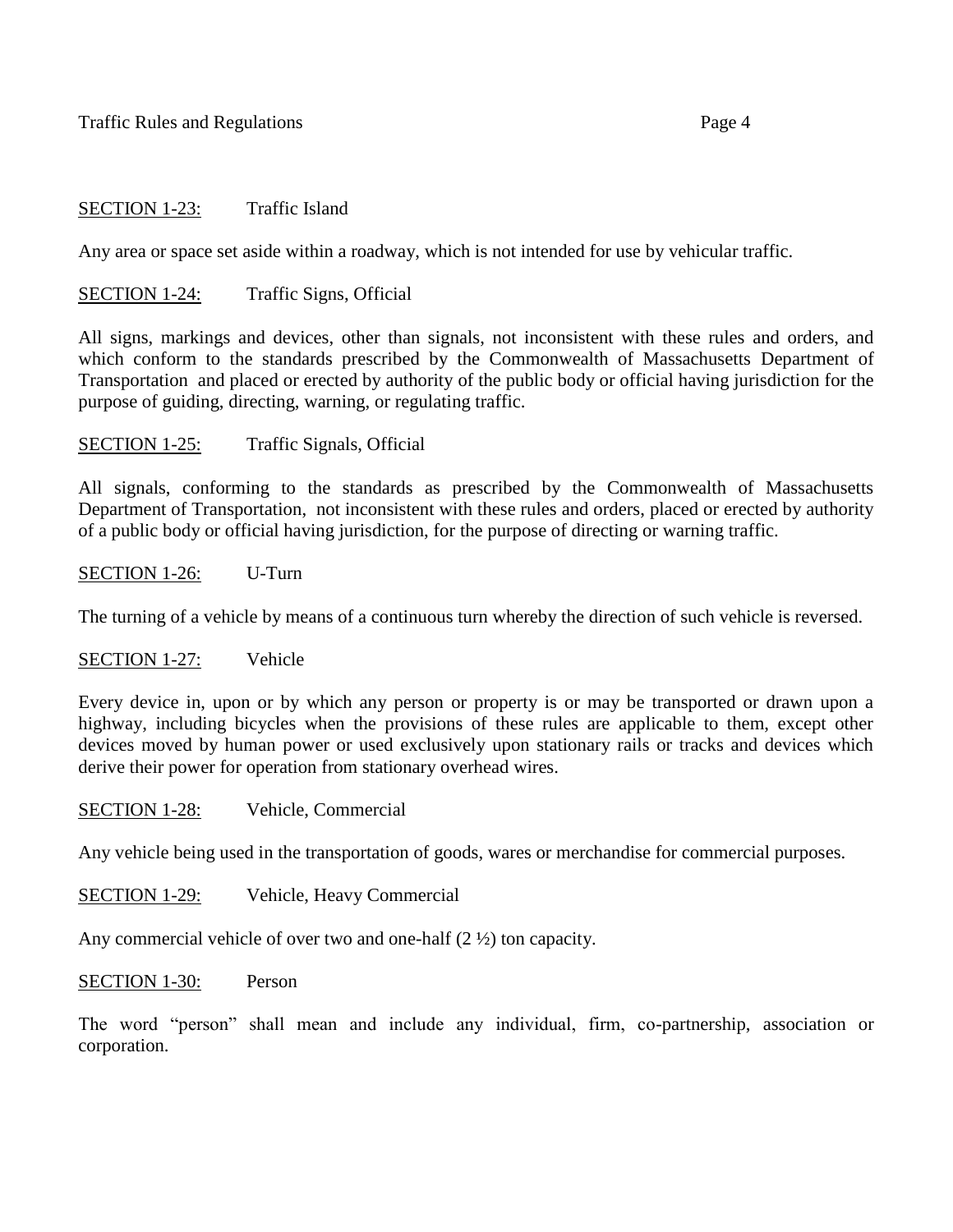SECTION 1-31: Parking Lots

Municipal parking lots and parking lots under the jurisdiction of any agency of the Town of Needham, including the Board of Selectmen, the Park and Recreation Commission, School Committee, Conservation Commission, the Needham Housing Authority, and the Massachusetts Bay Transportation Authority (MBTA).

# SECTION 1-32: Parking Meter

The words "parking meter" shall mean any mechanical or electronic device, not inconsistent with the provisions of this regulation, and placed or erected on any public way or municipal off-street parking area within the Town of Needham for the regulation of parking. Each parking meter installed shall indicate by proper legend the legal parking time established by this regulation and when operated shall at all times indicate the balance of legal parking time permitted and at the expiration of such period shall indicate illegal or overtime parking.

# SECTION 1-33: Parking Meter Zone

The words "parking meter zone" shall mean and include any street or portion thereof or municipal offstreet parking area upon which parking of vehicles is permitted for a limited time subject to compliance with the further provisions of this regulation.

SECTION 1-34: Parking Meter Space

The words "parking meter space" shall mean any space within a parking meter zone, adjacent to a parking meter which is duly designated for the parking of a single vehicle by lines painted on the surface of the street or municipal off-street parking area adjacent to or adjoining each parking meter.

SECTION 1-35: Berm

The area typically located between the sidewalk and the edge of the roadway pavement. This is usually grassed.

SECTION 1-36: Traffic Committee

A committee comprised of the Chief of Police, the Director of Public Works and the Parking Clerk or their designees.

SECTION 1-37: School Zone

An area in the roadway which is posted and marked in accordance with the standards prescribed by the Department of Public Works, Commonwealth of Massachusetts, and these regulations to indicate the applicability of the statutory speed limit of twenty (20) miles per hour for all vehicles within the zone.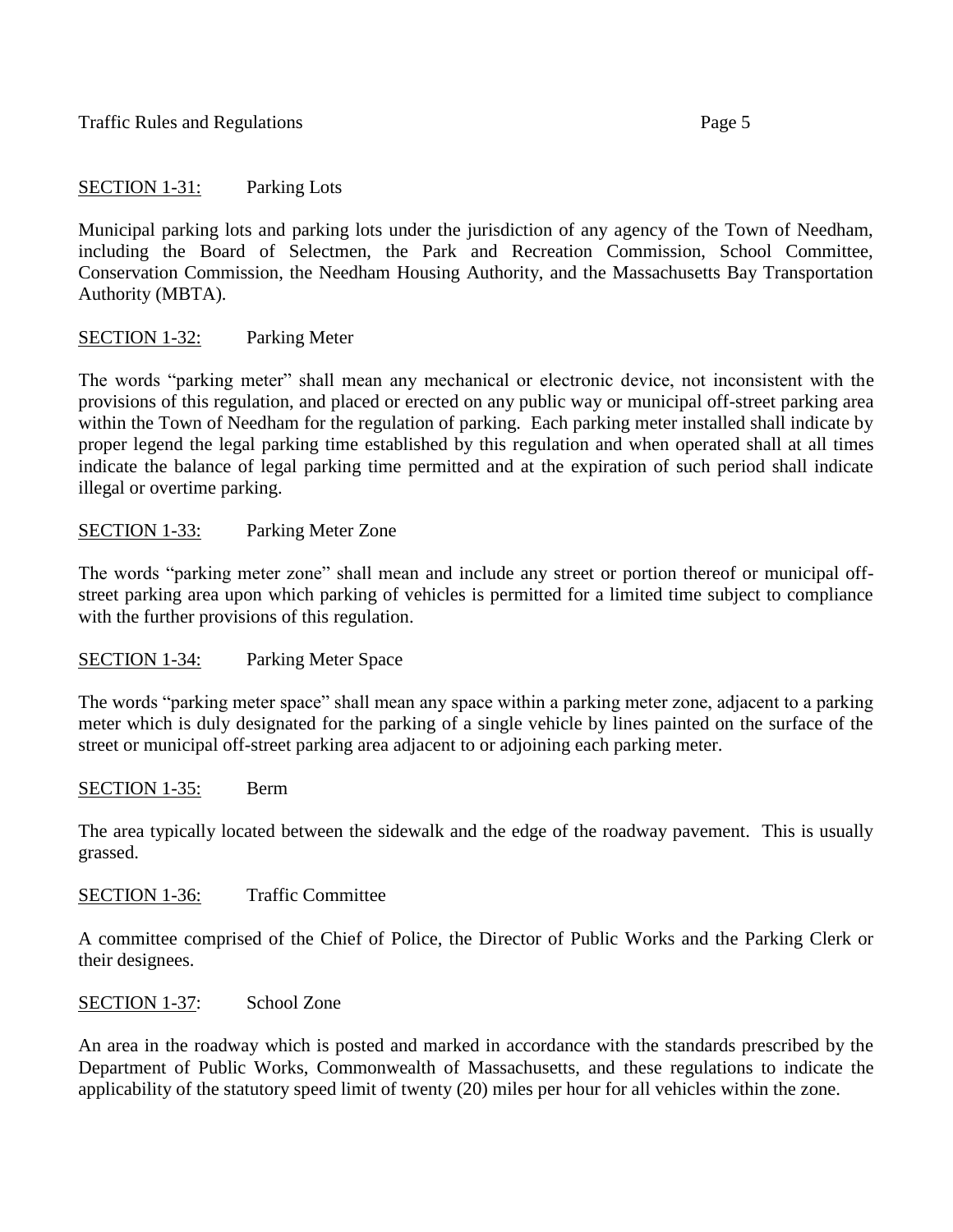# ARTICLE II

## AUTHORITY AND DUTIES OF POLICE

## SECTION 2-1: Traffic, Police to Direct

It shall be the duty of officers designated by the Chief of Police to enforce the provisions of these rules and regulations. Such officers are hereby authorized to direct all traffic either in person or by means of visible or audible signal in conformance with the provisions of these rules and regulations provided that in the event of a fire or other emergency, to expedite traffic or safeguard pedestrians, officers of the Police or Fire Department may direct traffic as conditions may require, notwithstanding the provisions of these rules and regulations.

## SECTION 2-2: Close Street, Police May Temporarily

The Chief of Police is hereby authorized to close temporarily any street or highway in an impending or existing emergency, or for any lawful assemblage, purpose, demonstration or procession.

## SECTION 2-3: Parking, Police May Allow or Prohibit Temporarily

The Chief of Police or his designee is hereby authorized to allow or prohibit, temporarily, parking on any street or highway or part thereof in an impending or existing emergency, or for a lawful assemblage, purpose, demonstration or procession. Vehicles parked in places where parking is prohibited temporarily may be moved by or under the direction of an officer.

### SECTION 2-4: Exemptions

The provisions of these rules and regulations shall not apply to drivers actually engaged in work upon a street or highway closed to travel or under construction or repair, to officers when engaged in the performance of public duties nor to drivers of emergency vehicles while operating in an emergency and in performance of public duties when the nature of the work of any of these necessitate a departure from any part of these rules and regulations. These exemptions shall not, however, protect the driver of any vehicle from the consequences of a reckless disregard of the safety of others.

## ARTICLE III

## TRAFFIC SIGNS, SIGNALS, MARKINGS AND ZONES

## SECTION 3-1: Bus Stops, Taxicab Stands and Service Zones, Location of

The location of all bus stops, taxicab stands and service zones shall be specified by the Board of Selectmen and in the case of taxicab stands, the Chief of Police with the approval of the Board of Selectmen shall designate who may use them as such.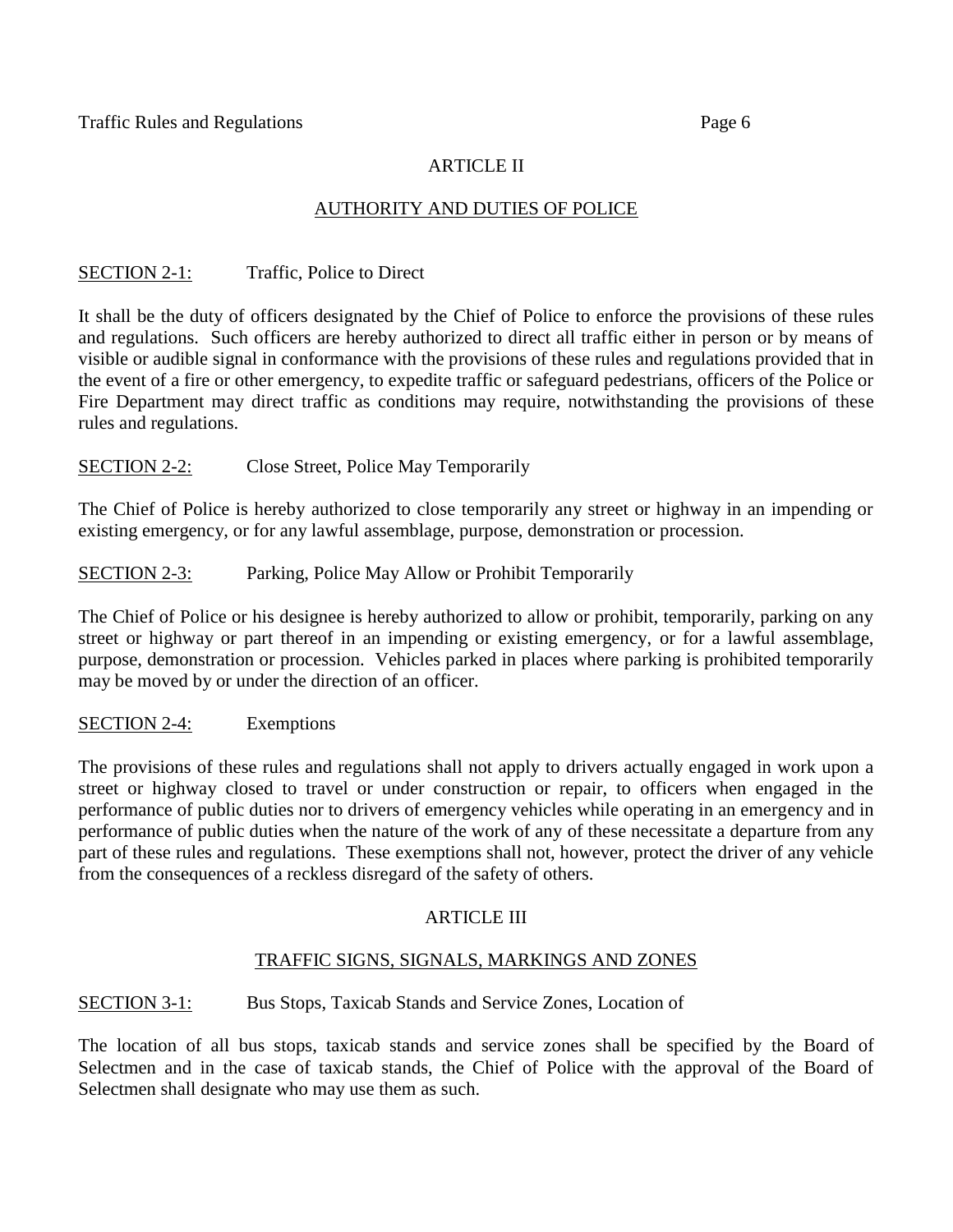# SECTION 3-2: Interference with Signs, Signals and Markings Prohibited

Any person who willfully defaces, injures, moves, obstructs or interferes with any official traffic sign, signal or marking shall be liable to a penalty not exceeding fifty (\$50) dollars for each and every offense.

# SECTION 3-3: Obedience to Traffic Signs, Signals and Markings

No driver of any vehicle shall disobey the instructions of any official traffic control signal, sign, marking, marker or legend unless otherwise directed by a police officer.

SECTION 3-4: Traffic Signs and Signals

- a. The Director of Public Works is hereby authorized, and as to those signs and signals required hereunder it shall be his duty, to place and maintain or cause to be placed and maintained all official traffic signs, signals, markings and safety zones. All signs, signals markings and safety zones shall conform to the standards as prescribed by the Commonwealth of Massachusetts Department of Transportation.
- b. Sections 2-2 and 2-3 of Article II and Section 5-2, 5-5, and 5-7 to 5-10 inclusive of Article V relating to parking and Sections 7-7 and 7-10 of Article VII concerning turning movements and Section 7-20 of Article VII pertaining to exclusion shall be effective only during such time as official signs are erected and maintained in each block designating the provisions of such sections and located so as to be easily visible to approaching drivers.
- c. Sections relating to one-way streets shall be effective only during such time as a sufficient number of official signs are erected and maintained at the entrance and each of the exits for each one-way street, so that at least one sign will be clearly visible for a distance of at least seventy-five (75) feet to drivers approaching such an exit.

## SECTION 3-5: Signals, Signals and Markings Prohibited, Display of Unauthorized

No person or corporation shall place, maintain or display upon or in view of any street any unofficial device, sign, signal, curb marking or street marking which purports to be or is an imitation of or resembles an official traffic device, sign, signal, curb marking or street marking or which attempts to direct the movement of traffic or which hides from view any official sign, signal, marking or device. The Chief of Police is hereby empowered to remove every such prohibited sign, signal, marking or device or cause it to be removed without notice.

## SECTION 3-6: Experimental Regulation

For the purpose of trial, the Board of Selectmen may make temporary rules regulating traffic or test under actual conditions traffic signs, markings, or other devices. No such experimental rules relating to traffic shall remain in effect for a period longer than thirty (30) days.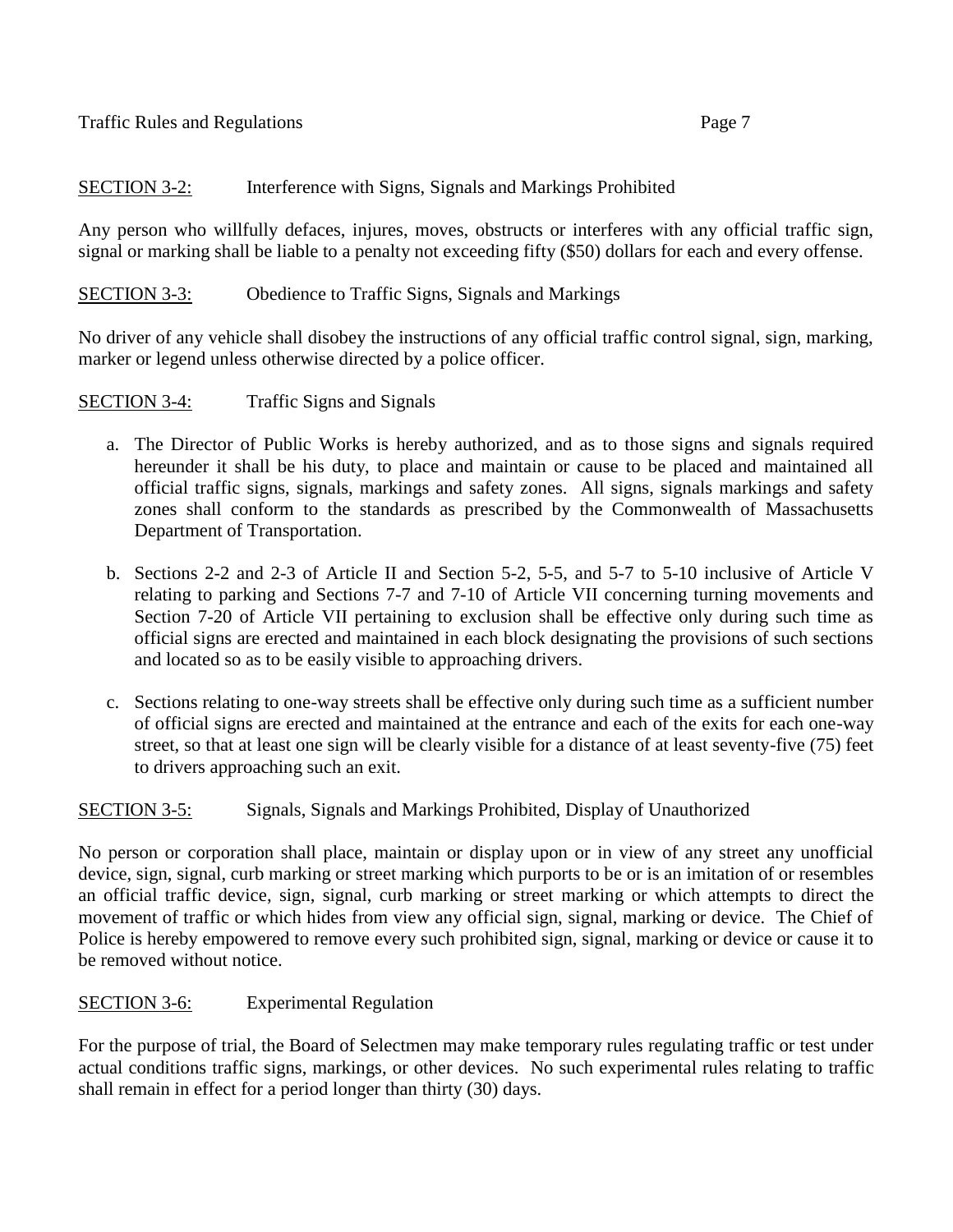## SECTION 3-7: School Zones, Location of

The speed of all vehicles shall be restricted to a maximum speed of twenty (20) miles per hour within an area designated as a school zone during the hours indicated, in accordance with a Schedule of Streets designated as Schedule No. XIV, hereto appended to which reference is made and which Schedule No. XIV is specifically incorporated in this section.

## **ARTICLE IV**

### ZONE OF QUIET

## SECTION 4-1: Zone of Quiet

The Chief of Police, or his designee, may temporarily establish a zone of quiet upon any street where a person is seriously ill. Said temporary zone of quiet shall embrace all territory within a radius of two hundred (200) feet of the building occupied by the sick person. Said temporary zones of quiet shall be designated by the Chief of Police by causing to be placed at a conspicuous place in the street a sign or marker bearing the words "ZONE OF QUIET".

## ARTICLE V

## STOPPING, STANDING, PARKING

### SECTION 5-1: General Prohibitions

No person shall allow, permit or suffer any vehicle registered in his name to stand or park in any street, way, highway, road or municipal parking lot under the control of the Town of Needham in violation of any of the Traffic Rules or Regulations adopted by the Board of Selectmen and in particular in any of the following places except when necessary to avoid conflict with other traffic or in compliance with the direction of a police officer or traffic sign or signal.

- a. Within an intersection "except within those intersections where the installation of parking meters has been specifically approved by the Commonwealth of Massachusetts Department of Transportation".
- b. Upon any sidewalk or berm.
- c. Upon any crosswalk.
- d. Upon the roadway in a rural or sparsely settled district.
- e. Upon a roadway where parking is permitted unless both wheels on the right side of the vehicle are within twelve (12) inches of the curb or edge of the roadway, except upon those streets which are designated one-way streets. On such one-way streets vehicles shall be parked in the direction in which said vehicle is moving and with both wheels within twelve  $(12)$  inches of the curb.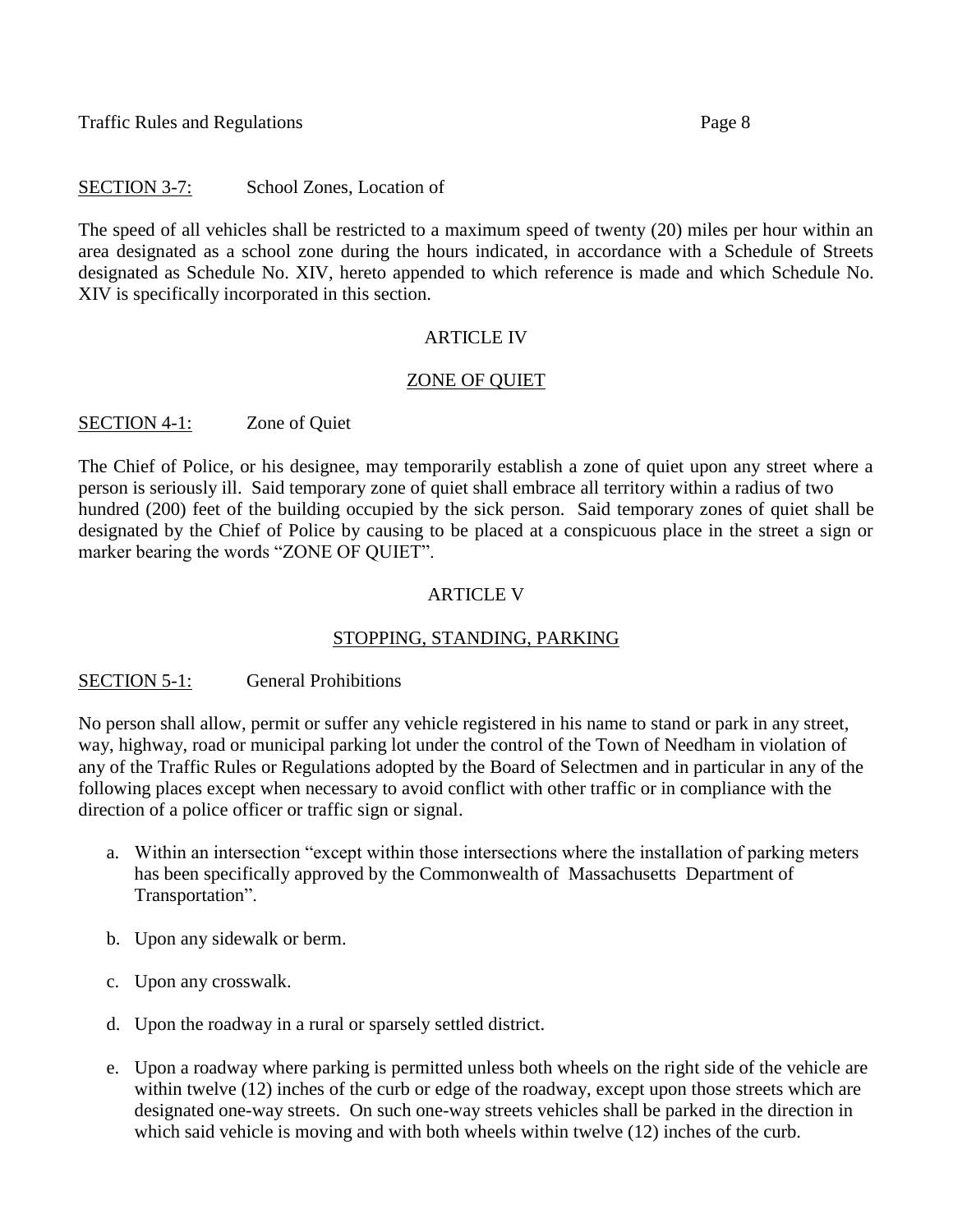### Traffic Rules and Regulations **Page 9** and **Page 9** and **Page 9** and **Page 9** and **Page 9** and **Page 9** and **Page 9**

## Section 5-1 – General Prohibitions (cont.)

- f. Upon any roadway where the parking of a vehicle will not leave a clear and unobstructed lane at least ten (10) feet wide for passing traffic.
- g. Upon any street or highway within ten (10) feet of a fire hydrant.
- h. In front of any private road or driveway.
- i. Upon any street or highway within twenty (20) feet of an intersecting way, except alleys.
- j. Within fifteen (15) feet of the wall of a fire station or directly across the street from such fire station provided signs are erected acquainting the driver of such restriction.
- k. Alongside or opposite any street excavation or obstruction when such stopping, standing or parking would obstruct traffic.
- l. Within twenty-five (25) feet of the nearest rail of a railroad crossing when there are no gates at such crossing, or otherwise within five (5) feet from the gate.
- m. On a bridge and the approach thereto.
- n. Upon any way within (5) feet of a driveway.

## SECTION 5-2: Service Zones

No person shall park a vehicle upon any street in any service zone for a period of time longer than thirty (30) minutes and except while actually engaged in loading or unloading.

SECTION 5-3: Parking Vehicle for Sale Prohibited

It shall be unlawful for any person to park upon a street or highway any vehicle displayed for sale.

SECTION 5-4: No All Night Parking

No person shall allow, permit or suffer any vehicle registered in his/her name, other than one acting in an emergency to be parked on any street for a period of time longer than one (1) hour between the hours of 1:00 a.m. and 6:00 a.m.

Permanent and Temporary Waivers. The traffic Committee (as established under Section 1-36 of these regulations) may, by permit, permanently waive this requirement under guidelines developed by the Committee and approved by the Board of Selectmen. The Chief of Police or his/her designee may temporarily waive this regulation under extraordinary circumstances if a demonstrated "hardship" condition exists. The temporary waiver of this regulation shall meet the following criteria: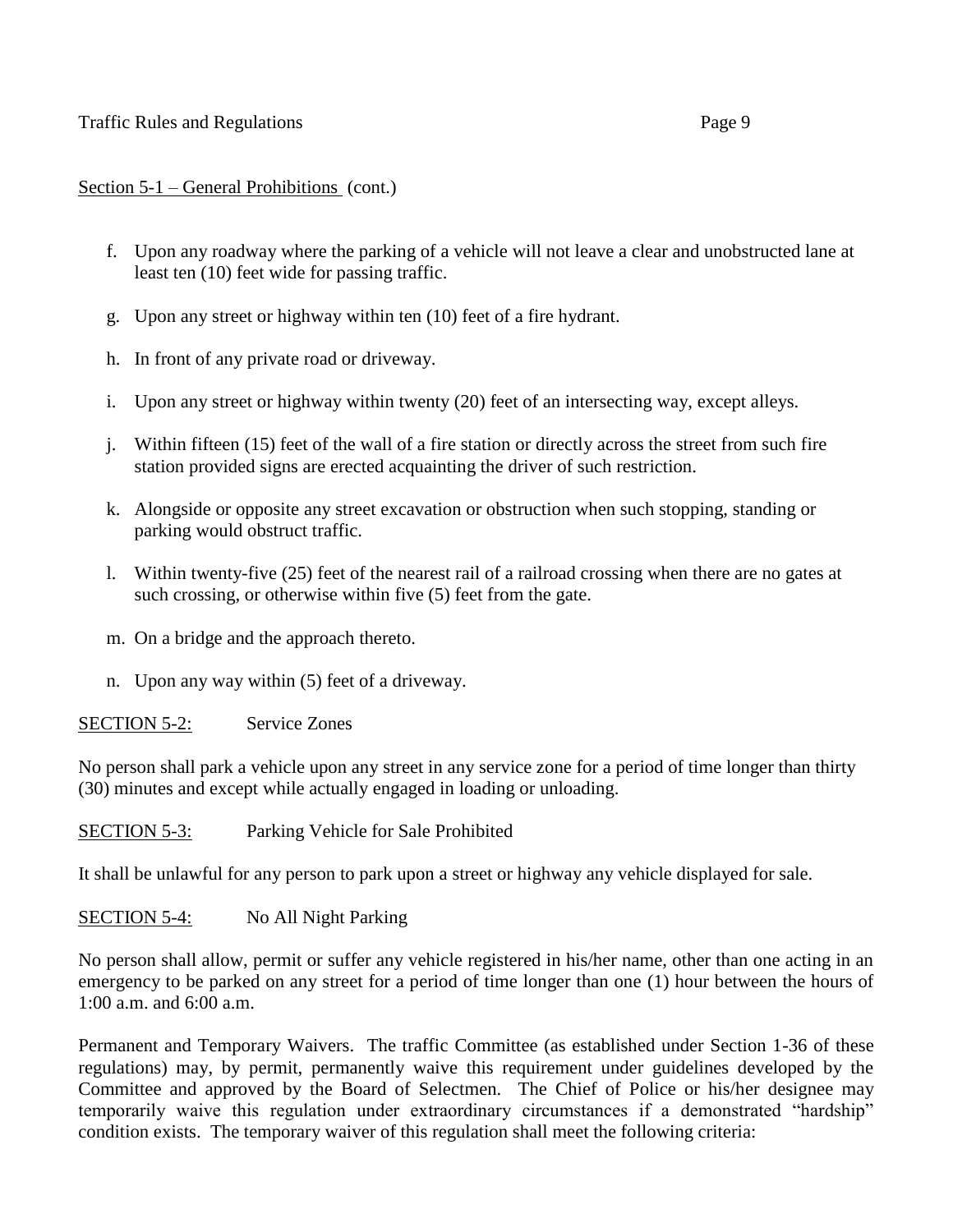# Section 5-4 – No All Night Parking (Cont.)

- 1. Temporary: A waiver not to exceed seven days unless approved in advance by the Chief of Police or his/her designee. No more than three waivers per household may be granted per calendar year.
- 2. Hardship: A situation where it is impractical to park vehicles off the public roadway. Reasons may include, but not be limited to:
	- a. Driveway being resurfaced;
	- b. Need to park construction equipment, that is being used in conjunction with work on the property, in the driveway;
	- c. Off-street parking not sufficient to accommodate overnight guests.
- 3. Limitations:
	- a. Temporary waivers shall be limited to those vehicles with non-commercial plates (i.e. passenger vehicles only) unless otherwise approved by the Chief of Police or designee.
	- b. Only those vehicles that cannot otherwise park off-street shall be allowed to park on the public roadway overnight.
	- c. Individuals receiving temporary waivers shall be required to park in front of their own property unless given permission by the Police Department to park elsewhere.

The provisions of this section shall be enforced by the Needham Police Department.

### Appeals:

Denials of permanent waivers by the Traffic Committee shall be forwarded to the Town Administrator's Office.

Denials of temporary waivers by a Police Officer shall be forwarded to the Officer in charge of the shift at the time of the denial (if immediate action is required) or to the Town's Parking Clerk, if time permits.

## SECTION 5-5: All Day Parking

In those streets upon which there has been placed a prohibition of all day parking, no person shall allow, permit or suffer any vehicle registered in his name, other than one acting in an emergency, to be parked on such street for a period of time longer than two (2) hours between the hours of 8:30 a.m. and 5:00 p.m.

SECTION 5-6: Parking Location and Prohibitions

Parking is prohibited, restricted or limited as to time, space, streets and municipal parking lots in accordance with a schedule of location designated as Schedule No. I, hereto appended to which reference is made and which Schedule No. I, is specifically incorporated in this section. No operator shall park a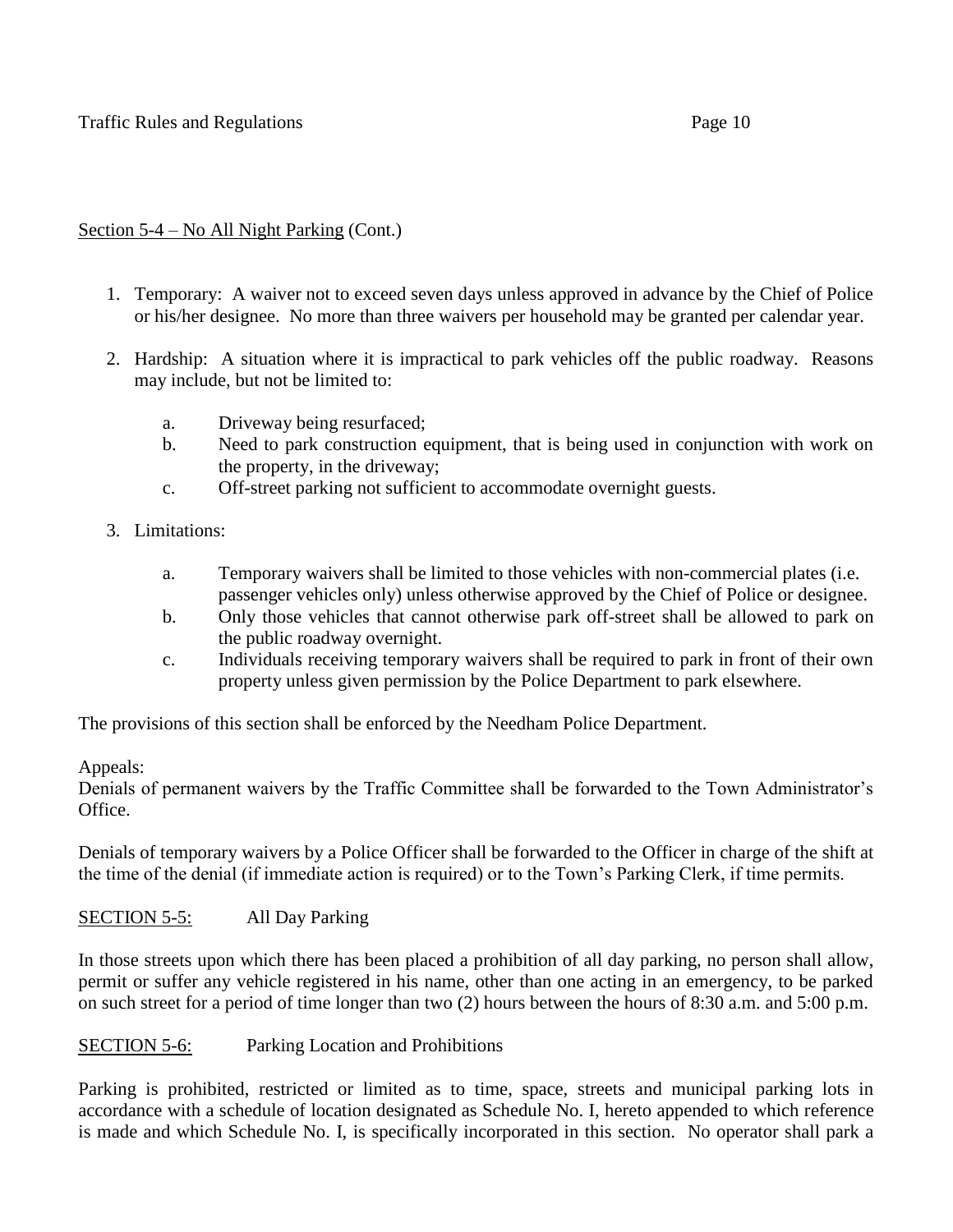vehicle in the designated prohibited locations or in the restricted locations without a permit or for a period longer than is designated as set forth in Schedule No. I.

## SECTION 5-7.1 Parking Meter Locations and Regulations

Parking is restricted or limited as to time, space, streets and municipal off-street parking areas on the streets and municipal off-street parking areas designated as Schedule I-A hereto appended to which reference is made and which Schedule I-A is specifically incorporated in this Section. No person shall park a vehicle for a period of time longer than one (1) hour between the hours of 8:00 a.m. and 6:00 p.m. on any of the streets, except as otherwise designated in Schedule I-A, or for a period of time longer than two (2) hours in any municipal off-street parking area hereinafter designated in Schedule I-A, unless otherwise designated in Schedule I-A, or as may hereafter be fixed by amendment, except that on Friday the limited parking time shall apply between the hours of 8:00 a.m. and 9:00 p.m. This restriction shall not apply on Sundays or during the hours of legal holidays during which business establishments are required by law to remain closed.

In accordance with the foregoing parking meter zones are hereby established in the streets, parts of streets or municipal off-street parking areas listed in Schedule I-A.

# **SECTION 5-7.2:**

The Director of Public Works is hereby empowered, with the approval of the Board of Selectmen, to contract, in accordance with provisions of Chapter 40 of the General Laws, for the acquisition and installation of parking meters provided for by this regulation and to maintain said meters in good workable condition.

## SECTION 5-7.3

The Director of Public Works is hereby authorized and directed to install parking meters within the areas described in this regulation or cause the same to be so installed. The meters shall be placed at intervals of not less than twenty (20) feet apart except that beginning and ending spaces may be eighteen (18) feet and except where angle parking is permitted, and not less than twelve (12) inches nor more than twenty-four (24) inches from the face of the curb adjacent to individual meter spaces. Meters shall be so constructed as to display a signal showing legal parking upon the deposit therein of the proper coin or coins of the United States as indicated by instructions on said meters and for such period of time as is or shall be indicated by meter legend. Said signal shall remain in evidence until expiration of the parking period designated at which time a dropping of a signal automatically or some other mechanical or electronic operation shall indicate expiration of said parking period.

## SECTION 5-7.4

The Director of Public Works is hereby authorized and directed to establish parking meter spaces in such parking meter zones as are herein specified, or as may be hereafter fixed by amendment and to indicate the same by white markings upon the surface of the highway, or parking lot.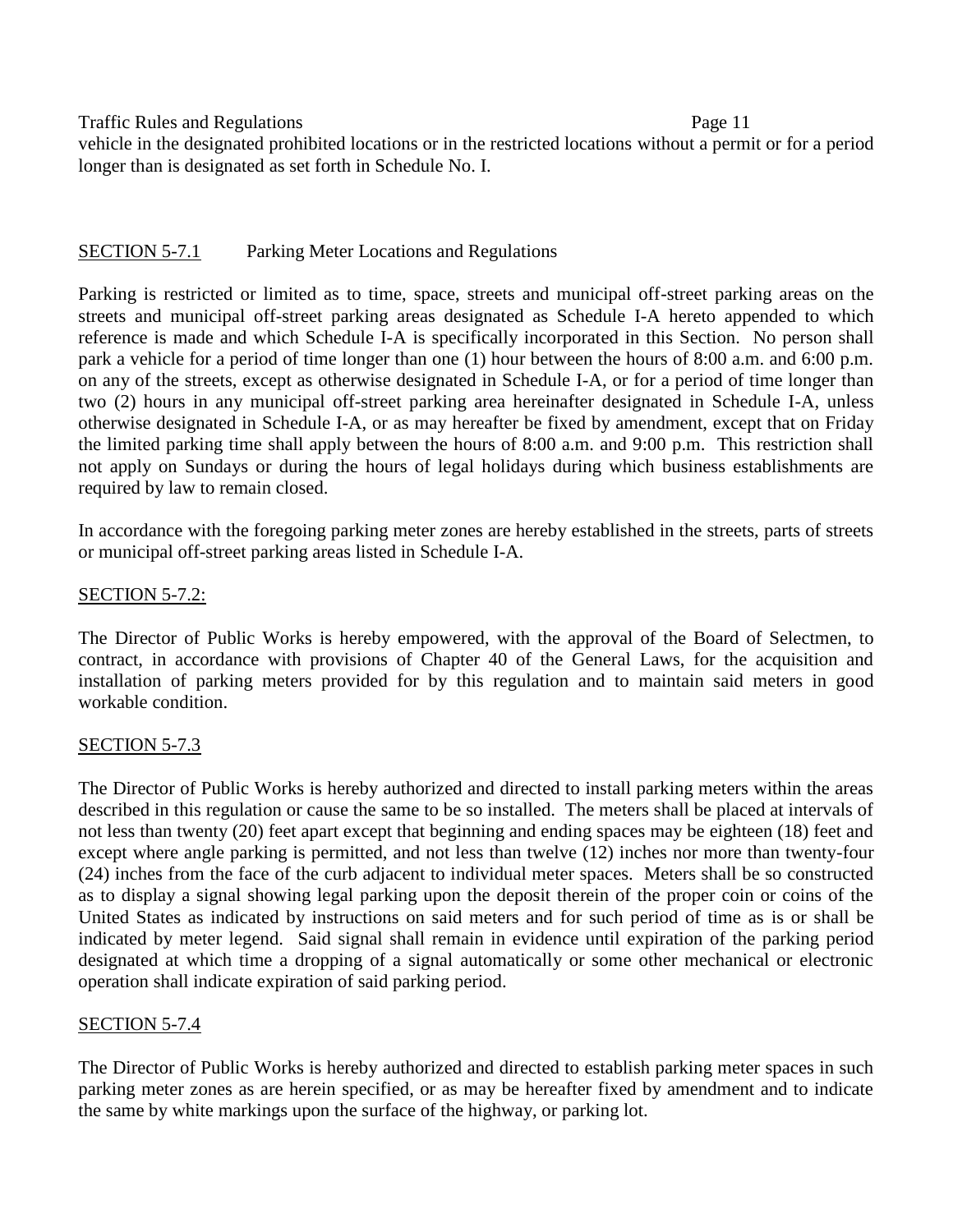## SECTION 5-7.5

Whenever any vehicle shall be parked adjacent to a parking meter, the owner or operator of said vehicle shall park within the space designated by pavement marking lines and, upon entering such space, shall immediately deposit in said meter the required coin of the United States for a maximum legal parking period or proportionate period thereof, both as indicated or shown on the meter and if so required set the mechanism in motion.

The fee for the maximum parking time in on-street parking meter zones shall be as indicated upon the meter.

The fee for parking in municipal off-street parking areas shall be at a rate as indicated upon the meter.

It shall be unlawful for any person to deposit or cause to be deposited in a parking meter any coin for the purpose of permitting the vehicle of which he/she is in charge to remain in a parking space beyond the maximum period of time allowed in a particular zone.

It shall be unlawful for any person to park a vehicle within a parking meter space unless such vehicle is wholly within the painted lines adjacent to such meter.

It shall be unlawful for any unauthorized person to open, tamper with, break, injure or destroy any parking meter or to deposit or cause to be deposited in such meter any slugs, device or metallic substance or any other substitute for the coins required.

### SECTION 5-7.6

Operators of commercial vehicles may park in a metered space without depositing a coin for a period not to exceed thirty (30) minutes for the purposes of loading or unloading. Parking in excess of this time limit without depositing the proper coin shall be deemed a violation of the provisions of this regulation.

### SECTON 5-7.7

The Director of Public Works is hereby designated as the person authorized to collect monies deposited in parking meters or to cause the same to be so collected. Such monies shall be deposited forthwith with the Treasurer in a separate account to be known as the Needham Parking Meter Account.

### SECTION 5-7.8

All fees received by said Treasurer from the operation and use of parking meters shall be used as authorized by Chapter 40 of the General Laws (Ter. Ed.).

### SECTION 5-7.9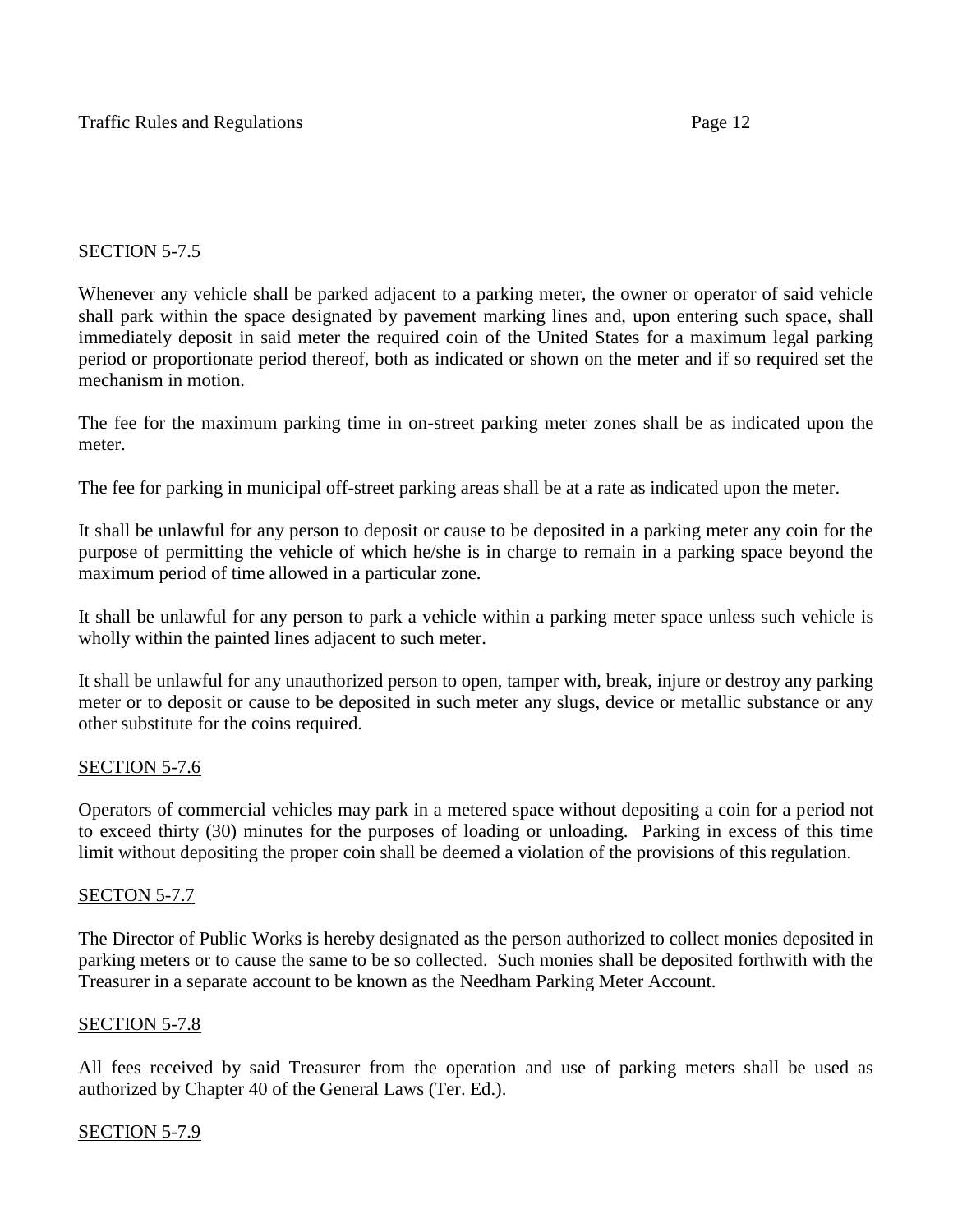It shall be the duty of police officers, special police, and parking enforcement officers to enforce the provisions of this section.

## SECTION 5-7.10

Any person who violates any parking provisions of this regulation shall be subject to the penalties provided by Chapter 90, Section 20A of the General Laws and any other violation shall be punishable as may be provided by law.

## SECTION 5-7.11

No driver, while operating any vehicle owned and bearing indicia of ownership by the Town of Needham, State or Federal governments, shall be required to deposit any fee in a parking meter as provided in this section.

## SECTION 5-7.12

All other regulations or parts of regulations which are inconsistent herewith are hereby repealed.

## SECTION 5-8: Prohibited at Safety Zones

No person shall park a vehicle within twenty (20) feet of either end of a safety zone which is located within thirty (30) feet of the curb or edge of the roadway.

SECTION 5-9: Bus Stops

- a. No person shall stop or park a vehicle other than a bus in a bus stop.
- b. No person shall park a bus upon any street within a business district at any place other than a bus stop when a nearby bus stop is available for use.

SECTION 5-10: Taxicab Stands

- a. No person shall park a vehicle other than a taxicab upon any street within a business district in any taxicab stand. (Schedule No. II)
- b. No person shall park a taxicab upon any street within a business district at any place other than the taxicab stand or stands designated for the use of his taxicab or taxicabs.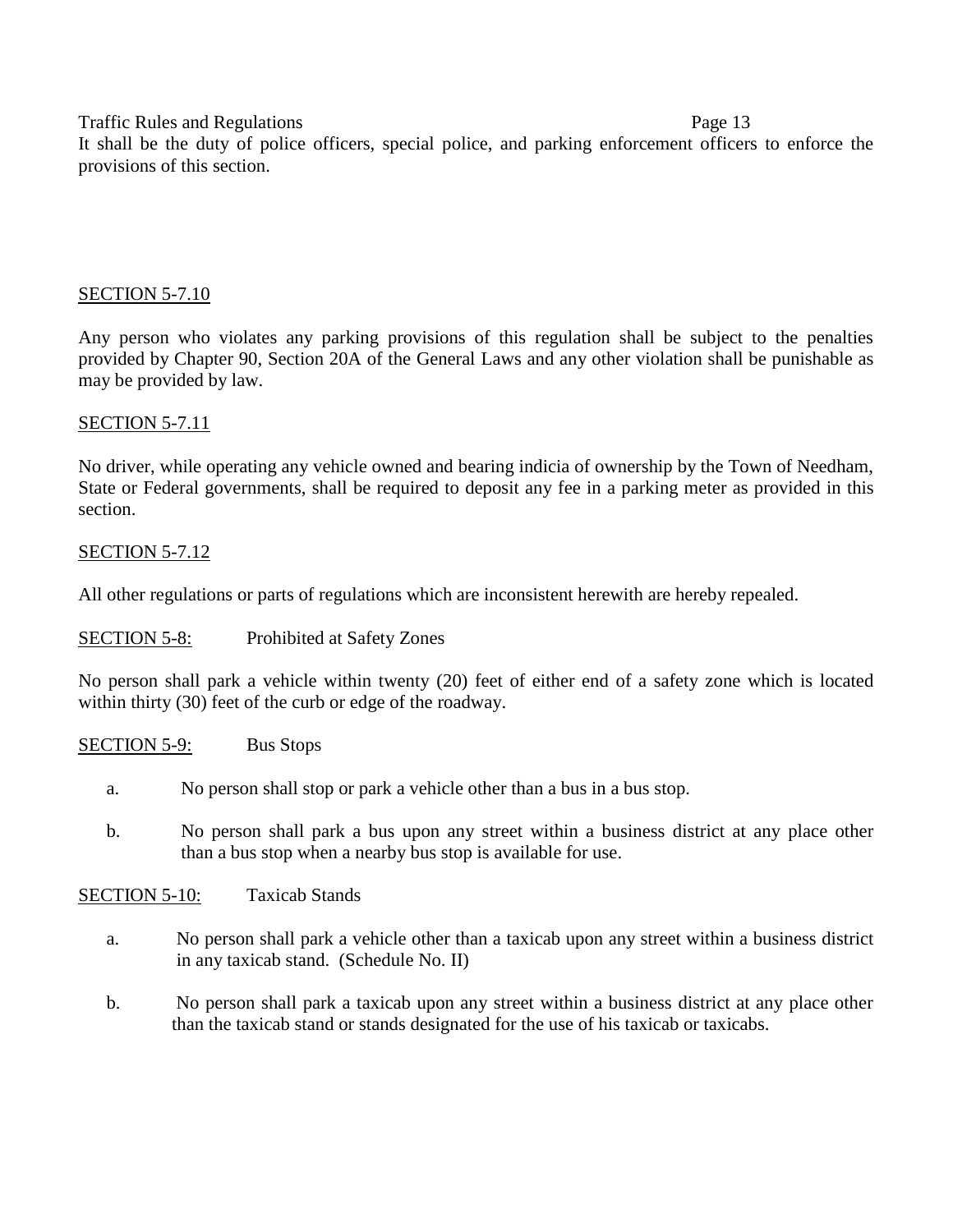## ARTICLE VI

# ONE-WAY STREETS

# SECTION 6-1: One-Way Streets

The streets or portions thereof designated in Schedule No. III hereto appended and specifically incorporated in this section are declared to be one-way streets and all vehicular traffic shall move on those streets or portions thereof in the direction designated in said Schedule No. III.

# SECTION 6-2: Rotary Traffic

Within the area set forth below vehicular traffic shall move only in a rotary counter-clockwise direction except when otherwise directed by an officer.

# ARTICLE VII

## OPERATION OF VEHICLES (MGL CHAPTER 89 GOVERNS)

## SECTION 7-1: Overtake Only When There is a Space Ahead

The driver of a vehicle shall not overtake and pass a vehicle proceeding in the same direction unless there is sufficient clear space ahead on the right side of the roadway to permit the overtaking to be completed without impeding the safety operation of any vehicle ahead.

## SECTION 7-2: Driver to Give Way to Overtaking Vehicle

The driver of a vehicle when about to be overtaken and passed by another vehicle approaching from the rear shall give way to the right in favor of the overtaking vehicle on suitable and visible signal being given by the driver of the overtaking vehicle, and shall not increase the speed of his vehicle until completely passed by the overtaking vehicle.

## SECTION 7-3: Obstructing Traffic

- a. No person shall drive in such a manner as to impede unnecessarily the normal movement of traffic upon any street or highway. Officers are hereby authorized to require any driver who fails to comply with this Section to drive to the side of the roadway and wait until such traffic as has been delayed has passed.
- b. No driver shall enter an intersection or a marked crosswalk unless there is sufficient space on the other side of the intersection and crosswalk and on the right half of the roadway to accommodate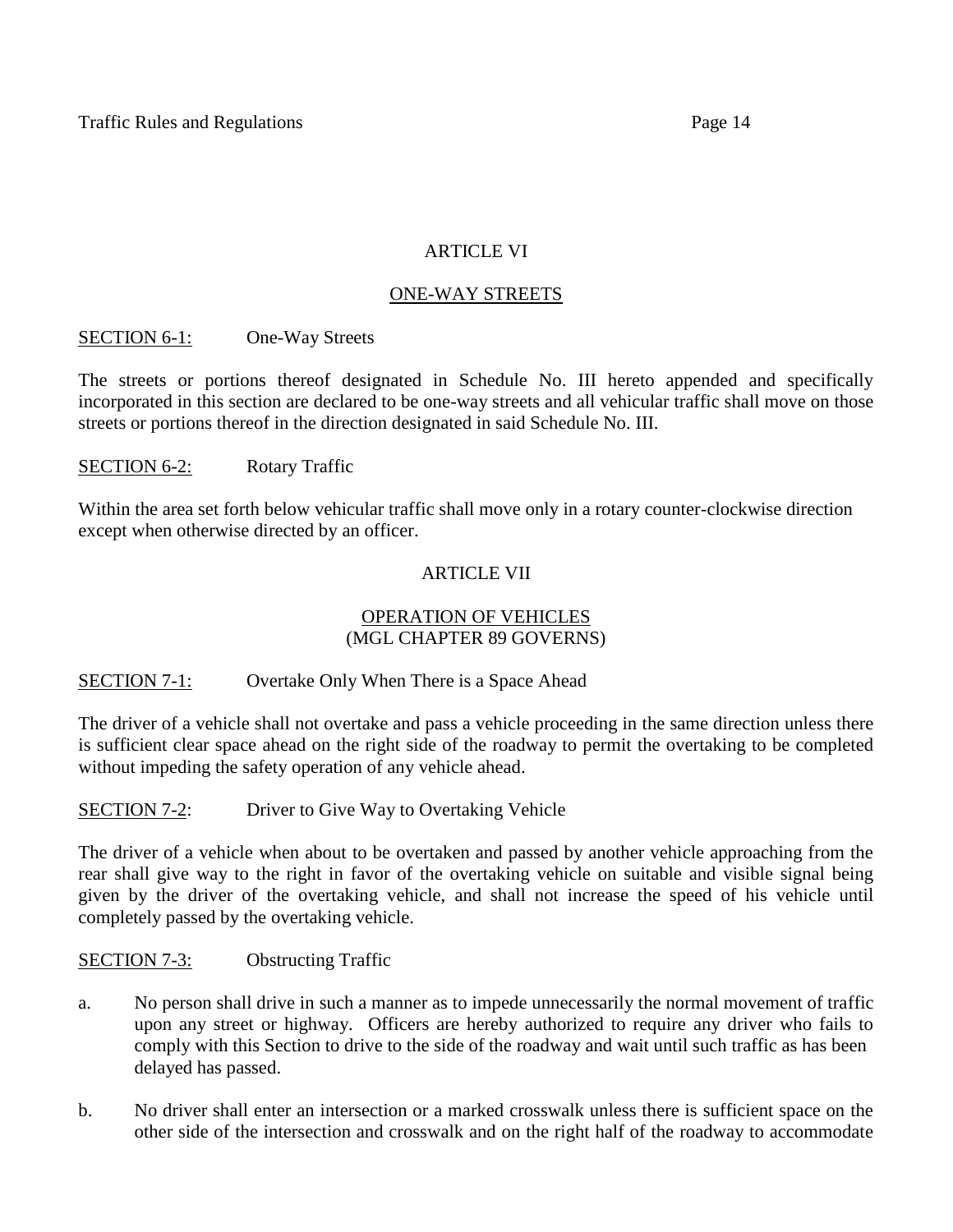the vehicle he is operating without obstructing the passage of other vehicles or pedestrians notwithstanding any traffic control signal indication to proceed.

# SECTION 7-4: Following Too Closely

The driver of a vehicle shall not follow another vehicle more closely than is reasonable and prudent, having due regard to the speed of such vehicle and the traffic upon and condition of the street or highway.

SECTION 7-5: Clinging to Moving Vehicles

It shall be unlawful for any person traveling upon a bicycle, motorcycle, coaster, sled, roller skates, or any toy vehicle to cling to, or attach himself or his vehicle to any moving vehicle upon any roadway.

## SECTION 7-6: Care in Starting, Stopping, Turning, or Backing

The driver of any vehicle before starting, stopping, turning from a direct line or backing shall first see that such movement can be made in safety. If such movement cannot be made in safety or if it interferes unduly with the normal movement of other traffic, said driver shall wait for a more favorable opportunity to make such a movement.

If the operation of another vehicle should be affected by a stopping or turning movement, the driver of such other vehicle shall be given a plainly visible signal as required by statute law.

SECTION 7-7: Prohibited and Mandatory Turning Movements

SECTION 7-8: Emerging from Alley or Private Driveway

The operator of a vehicle emerging from an alley, driveway or a garage shall stop such vehicle immediately prior to driving on to a sidewalk or on to the sidewalk area extending across alleyway or driveway.

SECTION 7-9: Obedience to Traffic Control Signals

Colors and arrow indications in traffic control signals shall have the commands ascribed to them in this section, and no other meanings, and every driver of a vehicle, railway car or other conveyance shall comply therewith, except when otherwise directed by an officer or by a lawful traffic regulating sign (other than a "stop" sign), signal or device or except as provided in Section 7-18 (b) of these rules.

In no case shall a driver enter or proceed through an intersection without due regard to the safety of other persons within the intersection, regardless of what indications may be given by traffic control signals.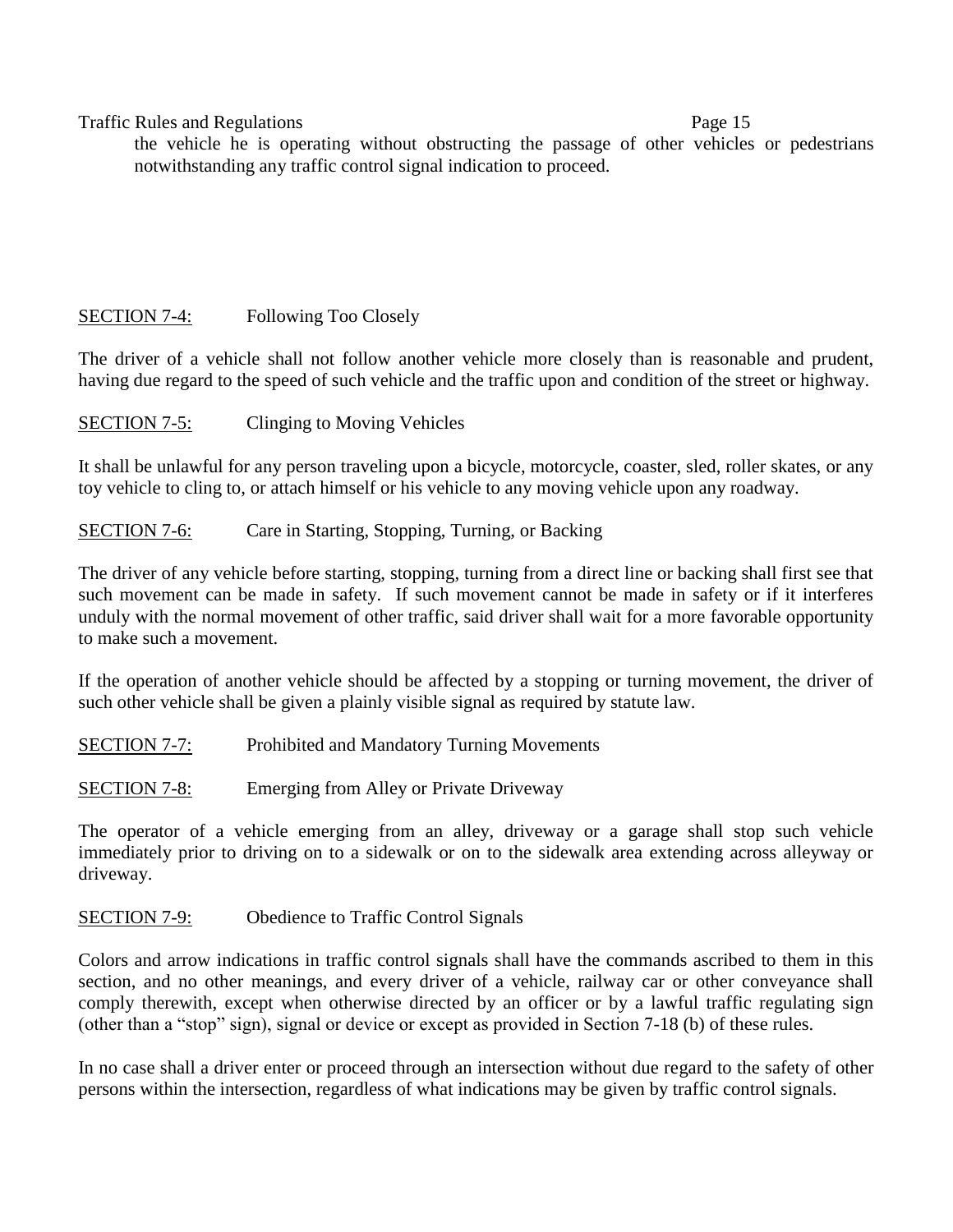Section 7-9: Obedience to Traffic Control Signals (Cont.)

- 1. Green indications shall have the following meanings:
	- a. Drivers facing a CIRCULAR GREEN may proceed straight through or turn right or left unless a sign at such place prohibits either such turn. But drivers turning right or left, shall yield the right-of-way to other vehicles, and to pedestrians lawfully within the intersection or an adjacent crosswalk, at the time such signal is exhibited.
	- b. Drivers facing a GREEN ARROW, shown alone or in combinations with another indication, may cautiously enter the intersection only to make the movement indicated by such arrow, or such other movements as is permitted by other indications shown at the same time. Such drivers shall yield the right-of-way to pedestrians lawfully within an adjacent crosswalk and to other traffic lawfully using the intersection.
- 2. Steady yellow indications shall have the following meanings:
	- a. Drivers facing a steady CIRCULAR YELLOW OR YELLOW ARROW signal are thereby warned that the related green movement is being terminated or that a red indication will be exhibited immediately thereafter when drivers shall not enter the intersection.
- 3. Steady red indications shall have the following meanings:
	- a. Drivers, facing a steady CIRCULAR RED signal and NO TURN ON RED SIGN shall stop at a clearly marked stop line but if none, before entering the crosswalk on the near side of the intersection, or if none, then before entering the intersection and shall remain standing until an indication to proceed is shown except as provided in (b) below.
	- b. When no sign is in place prohibiting a right turn, or a left turn from a one-way street to another one-way street, drivers facing a steady CIRCULAR RED signal may cautiously enter the intersection to make the right turn, or left turn from a one-way street to another one-way street, after stopping as provided in (a) above. Such drivers shall yield the rightof-way to pedestrians lawfully within an adjacent crosswalk and to other traffic lawfully using the intersection.
	- c. Drivers, facing a steady RED ARROW indication may not enter the intersection to make the movement indicated by such arrow, and unless entering the intersection to make such other movement as is permitted by other indications shown at the same time, shall stop at a clearly marked stop line, but if none, before entering the crosswalk on the near side of the intersection, or if none, then before entering the intersection and shall remain standing until an indication to make the movement indicated by such arrow is shown.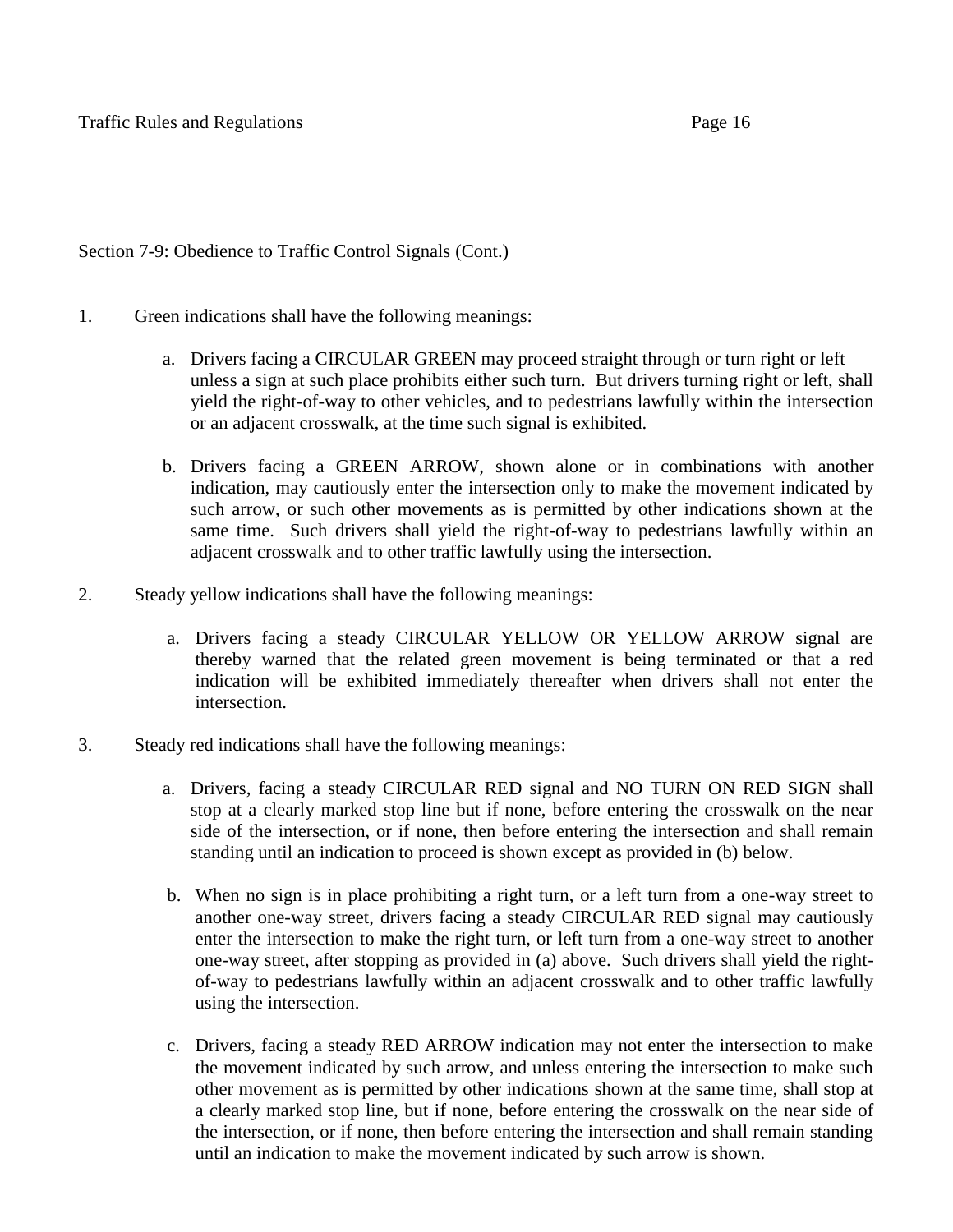Section 7-9: Obedience to Traffic Control Signals (Cont.)

4. Red and yellow indication shall have the following meaning:

While the red and yellow lenses are illuminated together, drivers shall not enter the intersection, and during such time the intersection shall be reserved for the exclusive use of pedestrians.

- 5. Flashing signal indication shall have the following meanings:
	- a. Flashing red (stop signal) When a red lens is illuminated with rapid intermittent flashes, driver of vehicles shall stop at a clearly marked stop line, but if none, before entering the crosswalk on the near side of the intersection, or if none, then at the point nearest the intersecting roadway where the driver has a view of approaching traffic on the intersecting roadway before entering the intersection, and the right to proceed shall be subject to the provisions of Chapter 89, Section 8 of the General Laws.
	- b. Flashing yellow (caution signal) When a yellow lens is illuminated with rapid intermittent flashes, drivers of vehicles may proceed through the intersection or pass such signal only with caution.

## SECTION 7-10: U Turns Prohibited

No operator shall back or turn a vehicle so as to proceed in the direction opposite to that in which said vehicle is headed or traveling on the following streets. (See Schedule X)

SECTION 7-11: Stop Signs, Yield Signs, Through Ways

### For Stop Signs

"In accordance with the provisions of Chapter 89, Section 9 of the General Laws the following streets are designated as stop streets at the intersections and in the direction indicated":

In accordance with the foregoing, the streets listed in Schedule No. IV of these rules and orders are hereby declared to constitute stop streets or flashing red signal intersections as the case may be, and said Schedule No. IV is hereby specifically incorporated in this Section.

The same preamble should be used for designation of yield signs.

### For Through Ways

"In accordance with the provisions of Chapter 89, Section 9 of the General Laws, the following ways or parts of ways are hereby designated as through ways".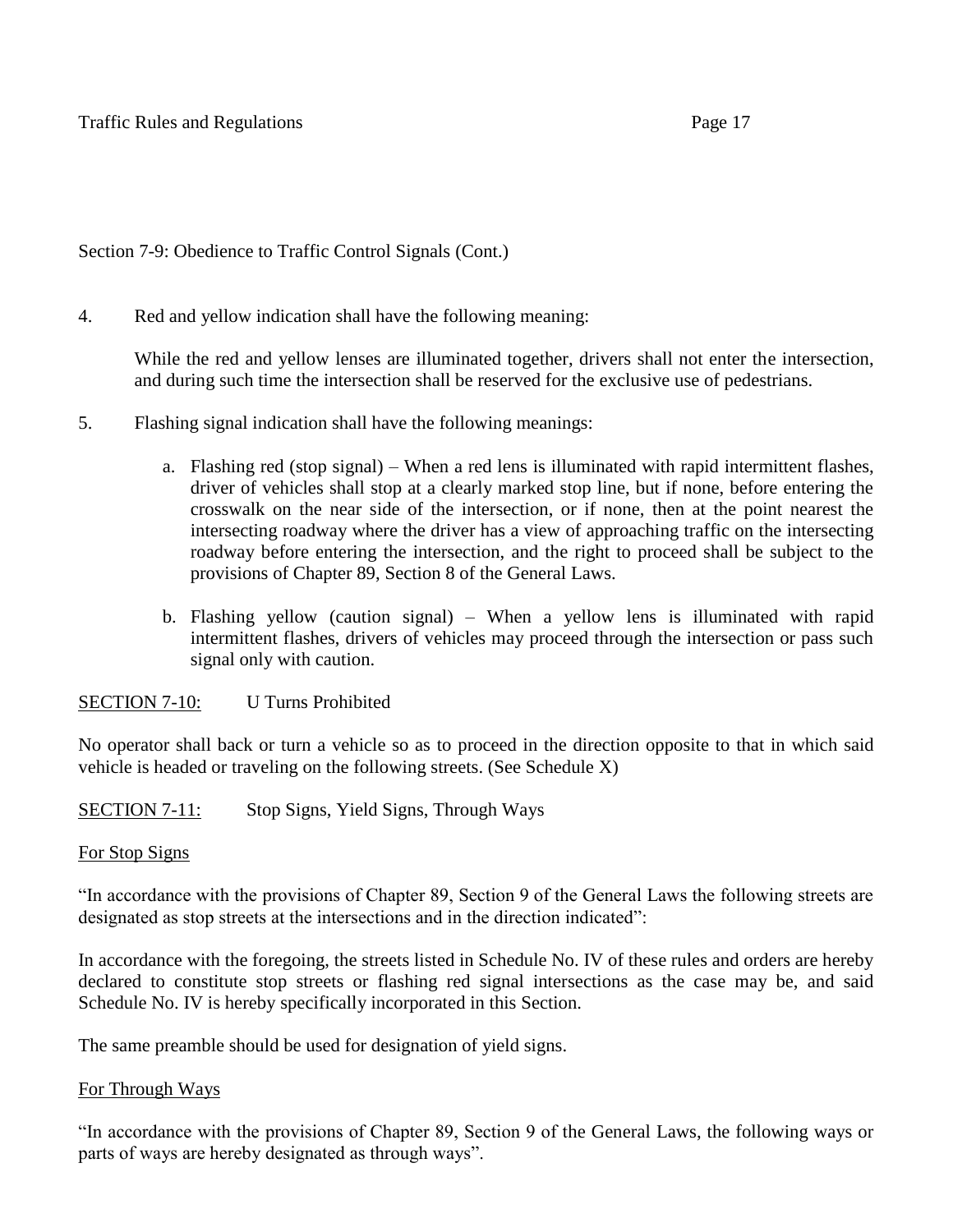In accordance with the foregoing, the streets listed in Schedule No. XV of these rules and orders are hereby declared to constitute through ways and said Schedule No. XV is hereby specifically incorporated in this Section.

# SECTION 7-12: Keep to the Right of Roadway Division

Upon such roadways as are divided by a parkway, grass plot, reservation, viaduct, subway or by any structure or area, drivers shall keep to the right of such a division except when otherwise directed by an officer, signs, signals, or markings.

SECTION 7-13: Operation of Under or Overpasses at Intersection with Islands

At any junction or crossing of ways where the roadway grades have been separated and where the ways are connected by ramps and at any intersection of ways in which there are traffic islands, drivers of vehicles shall proceed only as indicated by official signs, signals or markings.

SECTION 7-14: Driving on Road Surfaces Under Construction or Repair

No operator shall enter upon a road surface of any street or highway or section thereof, when, by reason of construction, surface treatment, maintenance or the like, or because of some unprotected hazard, such road surface of the street or highway is not to be used or when so advised by an officer, watchman, member of a street or highway crew or employees of the town, either audibly or by signals.

SECTION 7-15: No Driving on Sidewalks

The driver of a vehicle shall not drive upon any sidewalk except at a permanent or temporary driveway.

SECTION 7-16: No Driving Through Safety Zones

It shall be unlawful for the driver of a vehicle, except on signal from a police officer, to drive the same over or through a safety zone.

SECTION 7-17: Funerals to be Properly Identified

A funeral composed entirely or partly of a procession of vehicles shall be identified as such by means of black pennants bearing a purple symbol attached to both the first and last vehicle or other suitable means.

SECTION 7-18: Right and Duties of Drivers in Funerals or Other Processions

a. It shall be the duty of each driver in a funeral or other procession to keep as near to the right edge of the roadway as is feasible and to follow the vehicle ahead as closely as practicable and safe.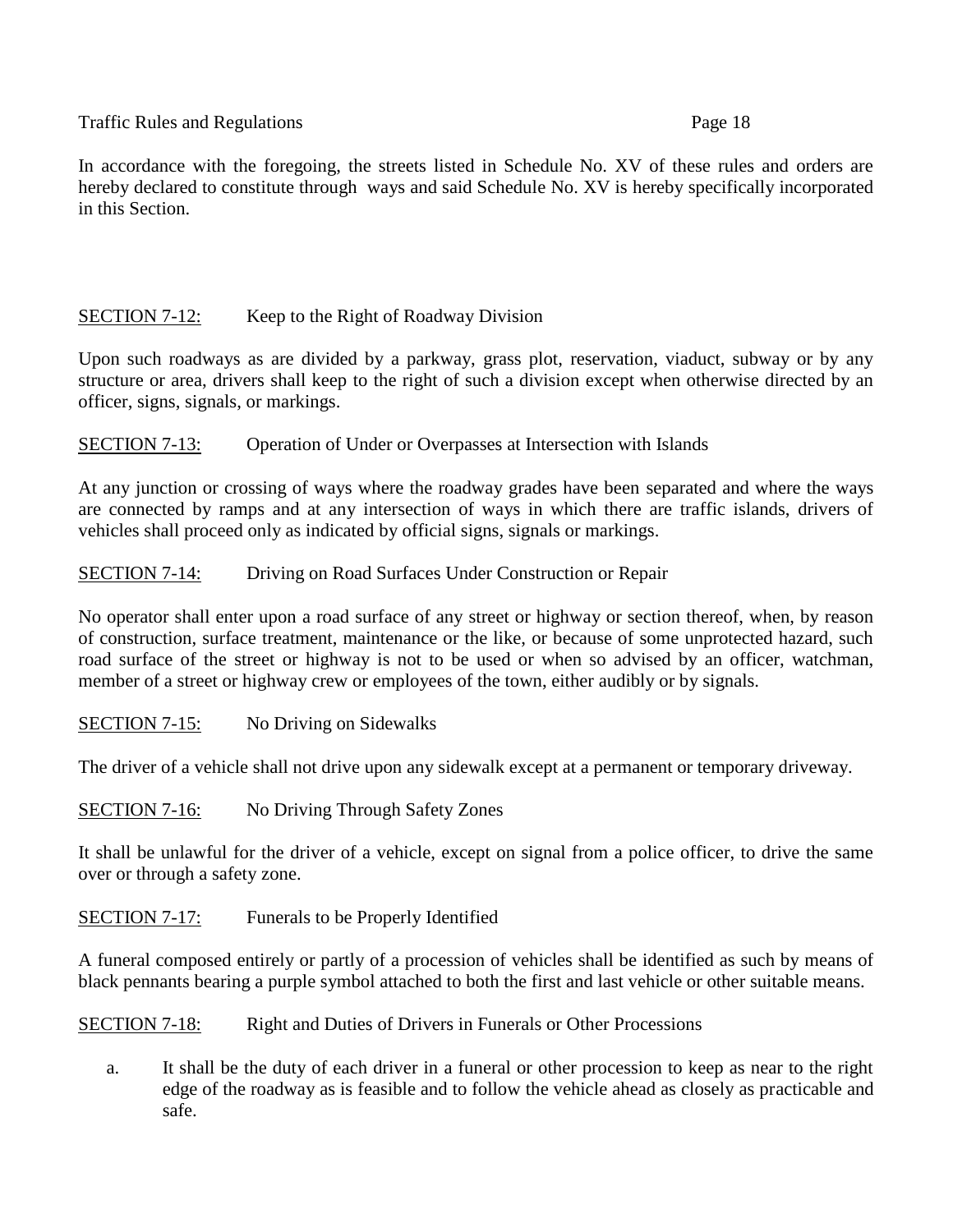#### Traffic Rules and Regulations **Page 19** and Regulations **Page 19**

b. At an intersection where a traffic control signal is operating, the driver of the first vehicle in a funeral or other procession shall be the only one required to stop for a red and/or yellow indication.

c. At an intersection where a lawful Stop Sign exists, the driver of the first vehicle in a funeral or other procession shall be the only one required to stop before proceeding through the intersection.

## SECTION 7-19: Unlawful Riding

It shall be unlawful for any reason to ride on any portion of a vehicle not designated or intended for the use of passengers when the vehicle is in motion. This provision shall not apply to any employee engaged in the necessary discharge of a duty or within truck bodies in space intended for merchandise.

SECTION 7-20: Operation of Heavy Commercial Vehicles

- 1. The use and operation of heavy commercial vehicles having a carrying capacity of more than  $2\frac{1}{2}$ tons, are hereby restricted on the following named streets or parts thereof, and in the manner outlined and during the period of time set forth.
- 2. Exemptions Part 1 of this Section shall not apply to heavy commercial vehicles going to or coming from places upon said streets for the purpose of making deliveries of goods, materials, or merchandise to or similar collections from abutting land or buildings or adjoining streets or ways to which access cannot otherwise be gained; or to vehicles used in connection with construction, maintenance and repair of said streets or public utilities therein; or to Federal, State, Municipal or public service corporation owned vehicles. (See Schedule VI)

## ARTICLE VII-A

### PEDESTRIAN CONTROL REGULATIONS

### SECTION 1: Pedestrians Crossing Ways or Roadways

Pedestrians shall obey the directions of police officers directing traffic and whenever there is an officer directing traffic, a traffic control signal or a marked crosswalk within three hundred (300) feet of a pedestrian, no such pedestrian shall cross a way or roadway except within the limits of a marked crosswalk and as hereinafter provided in these regulations. For the purpose of these regulations, a marked crosswalk shall only be construed to be that area of a roadway reserved for pedestrian crossing located between two solid white reflectorized 12 inch pavement markings in rural areas or markings not less than six inches wide in urban areas, said markings or lines being no less than six feet apart.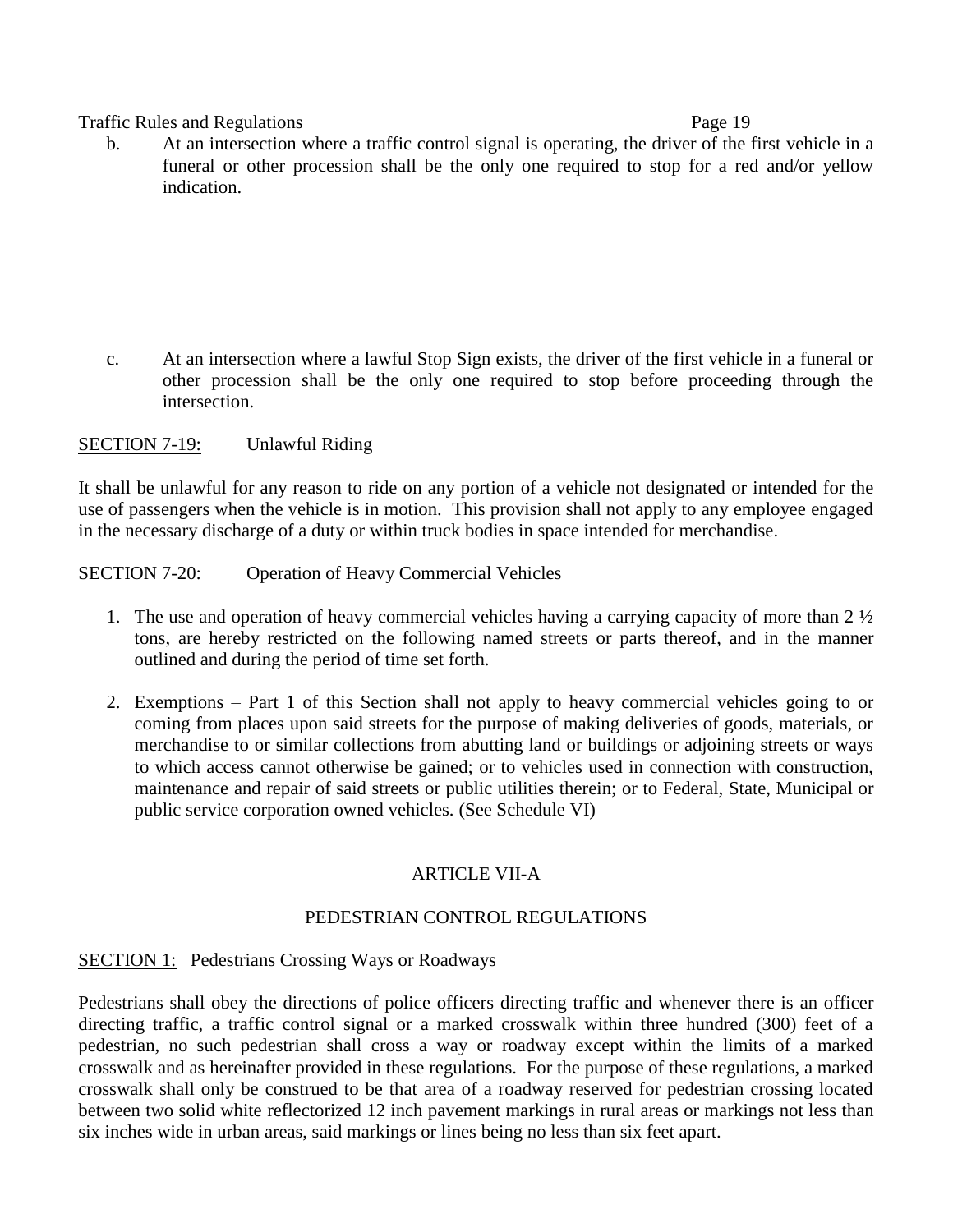# SECTION 2: Pedestrian Actuation

- a. At a traffic control signal location where pedestrian indications are provided but which are shown only upon actuation by means of a pedestrian push button, no pedestrian shall cross a roadway unless or until the pedestrian control signal push button has been actuated and then cross only on the proper pedestrian signal indication. At traffic control signal locations where no pedestrian indication is provided, pedestrians shall cross only on the green indication. If necessary, the green indication shall be actuated by the pedestrian by means of a push button.
- b. At a traffic control signal location, pedestrians shall yield the right-of-way to vehicles of a funeral or other procession or authorized emergency vehicle while in performance of emergency duties regardless of the signal indication given, and they shall not attempt to cross the roadway until such vehicles or procession has passed at which time pedestrians shall then cross the roadway only as provided in these regulations.

# SECTION 3: Pedestrian Obedience to Traffic Control Signals

Traffic control signal color indications and legends shall have the commands ascribed to them in this section and no other meanings, and every pedestrian shall comply therewith, except when otherwise directed by an officer.

- a. Red and Yellow or the Word "Walk" Whenever the red and yellow lenses are illuminated together or the single word "Walk" is illuminated, pedestrians facing such indication may proceed across the roadway and in the direction of such signal only.
- b. Red Alone or "Don't Walk" Whenever the words "Don't Walk" or any indication other than red and yellow shown together are illuminated in a traffic control signal where pedestrian indications are provided, pedestrians approaching or facing such indication shall wait on the sidewalk, edge of roadway or in the pedestrian refuge area of a traffic island and shall not enter upon or cross a roadway until the proper indication is illuminated in the traffic control signal, but any pedestrian who has partially completed his crossing on the walk indication shall proceed or return to the nearest sidewalk or safety island on the yellow indication, the red indication or when the words "Don't Walk" are illuminated by rapid intermittent flashes.
- c. Green Alone At traffic control signal locations where no pedestrian indication is given or provided, pedestrians facing the signal may proceed across the roadway within any marked crosswalk in the direction of the green indication.
- d. Yellow Alone, Red Alone or Flashing "Don't Walk" Pedestrians approaching or facing a yellow, red or flashing "Don't Walk" illuminated indication shall not start to cross a roadway.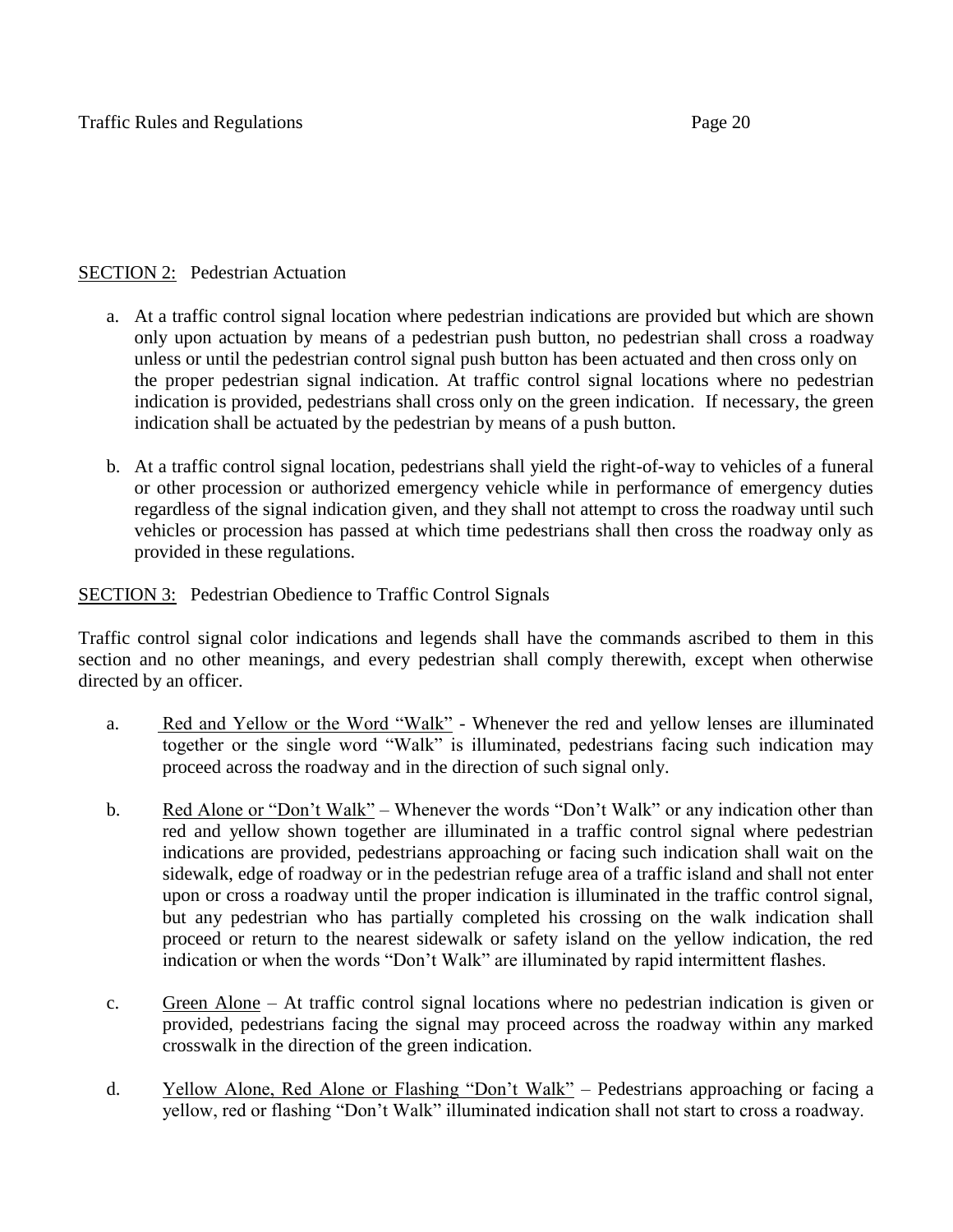e. Flashing Red, Yellow or Green – At any traffic control signal location where a flashing red, flashing yellow or flashing green indication is being given facing a crosswalk, pedestrians shall actuate, where provided, the pedestrian signal indication and cross the roadway only on the red-yellow or "Walk" indication when such indication is in operation. If no pedestrian signal is provided, pedestrians shall cross within crosswalks with due care.

## SECTION 4: Vehicle Operation at Crosswalks

- a. When traffic control signals are not in place or not in operation the driver of a vehicle, which for the purposes of this Article shall include bicycles, shall yield the right-of-way, slowing down or stopping if need be so to yield, to a pedestrian crossing the roadway within a marked crosswalk when the pedestrian is upon the half of the roadway upon which the vehicle is traveling or when the pedestrian approaches from the opposite half of the roadway to within 5 feet of that half of the roadway upon which the vehicle is traveling.
- b. No operator of a vehicle shall pass any other vehicle which has been stopped at a marked crosswalk to permit a pedestrian to cross a way, nor shall any operator enter a marked crosswalk until there is sufficient space on the other side of the crosswalk to accommodate the vehicle he is operating notwithstanding any traffic control signal indication to proceed.

### SECTION 5: Pedestrian Crossings and Use of Roadways

- a. No pedestrian shall suddenly leave a sidewalk or safety island and walk or run into the path of a vehicle which is so close that it is impossible for the driver to yield the right-of-way.
- b. Pedestrians shall at all times attempt to cross a roadway using the right half of crosswalks.
- c. Where sidewalks are provided, it shall be unlawful for any pedestrian to walk along and upon an adjacent roadway whenever the sidewalk is open to pedestrian use.
- d. Where sidewalks are not provided, any pedestrian walking along and upon a highway shall, when practicable, walk only on the left side of the roadway on its unfinished shoulder facing traffic which may approach from the opposite direction.
- e. Persons alighting from the roadway side of any vehicle parked at the curb or edge of roadway shall proceed immediately to the sidewalk or edge of roadway adjacent to vehicle, and shall cross the roadway only as authorized by these regulations.
- f. It shall be unlawful for any person to actuate a pedestrian control signal or to enter a marked crosswalk unless a crossing of the roadway is intended.

### SECTION 6: Crossing at Non-Signalized Locations

Every pedestrian crossing a roadway at any point other than within a marked crosswalk shall yield the right-of-way to all vehicles upon the roadway. At a point where a pedestrian tunnel or overpass has been provided pedestrians shall cross the roadway only by the proper use of the tunnel or overpass.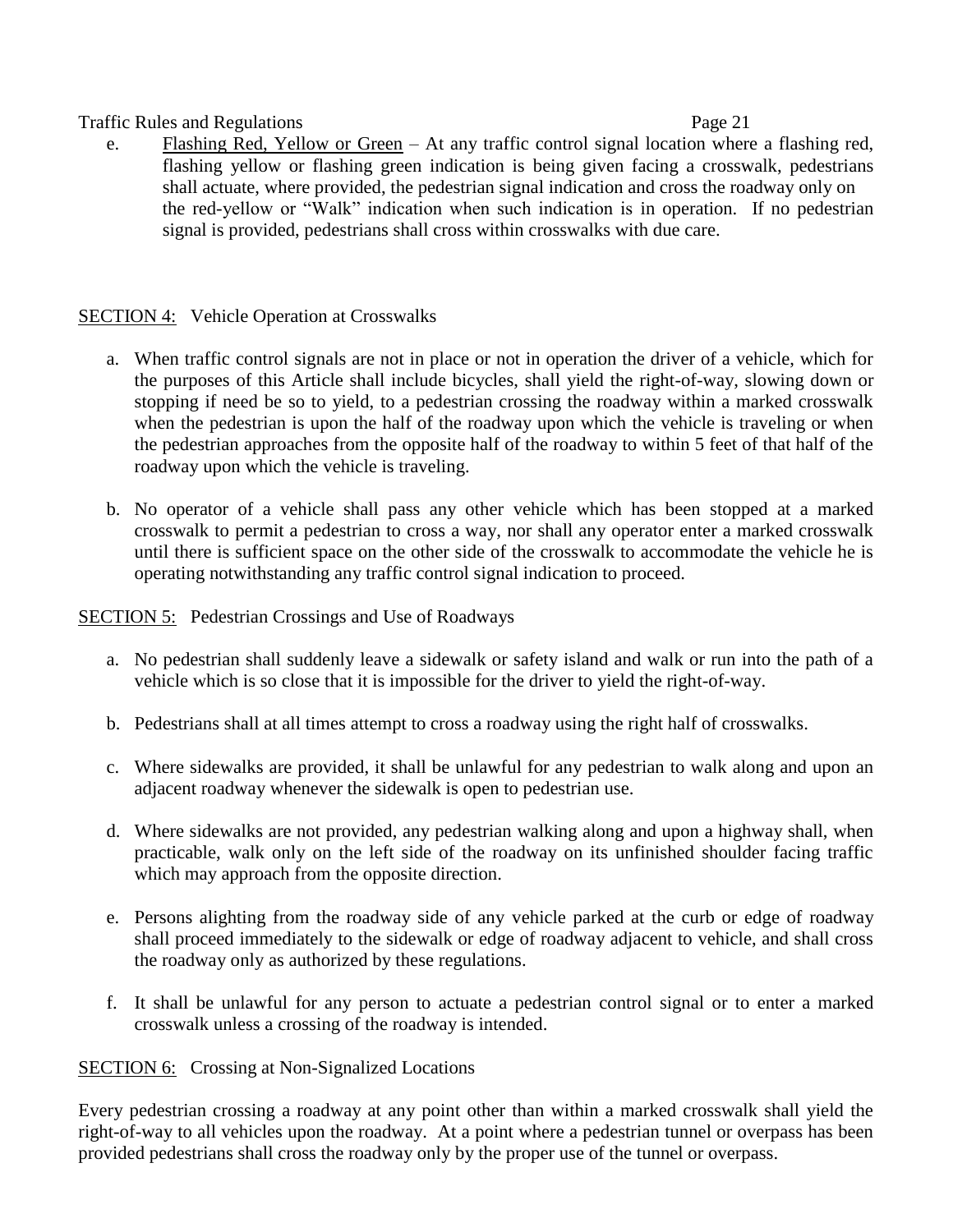# SECTION 7: Operators to Exercise Due Care

The provisions of these regulations shall in no way abrogate the provisions of Chapter 90, Sections 14 and 14A of the General Laws (Ter. Ed.) which provide: "Precautions for Safety of Other Travelers" and for the "Protection of Blind Persons Crossing Ways". Furthermore, notwithstanding the provisions of these regulations every operator of a vehicle shall exercise due care to avoid colliding with any pedestrian upon the roadway and shall give warning by sounding the horn when necessary and shall exercise proper precautions which may become necessary for safe operation.

# **SECTION 8:** Pedestrians Soliciting Rides or Business

No person shall stand in a roadway for the purpose of soliciting a ride, employment or business from the operator or occupant of any vehicle without the written permission of the board or officer having control of such roadway or highway.

## SECTION 9: Officers to Enforce Pedestrian Regulations

These pedestrian control regulations shall be enforced by all officers of the Town of NEEDHAM on and after Sept. 1, 1964.

## SECTION 10: Exemptions

The provisions of these rules and regulations governing the use of ways by pedestrians shall not apply to pedestrians actually engaged in work upon a roadway closed to travel or under construction or repair, to municipal, state, federal or public service corporation employees while in the performance of their duties, to officers engaged in the performance of their public duties or to pedestrians acting in an emergency when such emergency necessitates departure from any part of these rules and regulations.

## SECTION 11: Penalties

Any person who violates the provisions of this Article which deals with the proper use of ways by pedestrians shall be punished as provided in Chapter 90, Section 18A of the General Laws (Ter. Ed.) as most recently added by Chapter 409 of the Acts of 1962. Any person convicted of a violation of any other provisions of these regulations relative to the operation of vehicles shall be punished by a fine not exceeding twenty (\$20) dollars for each offense.

## SECTION 12: Effect of Regulations

All existing rules and regulations governing the operation of vehicles or the use of ways by pedestrians which are inconsistent herewith are hereby expressly repealed. This repeal shall not, however, affect any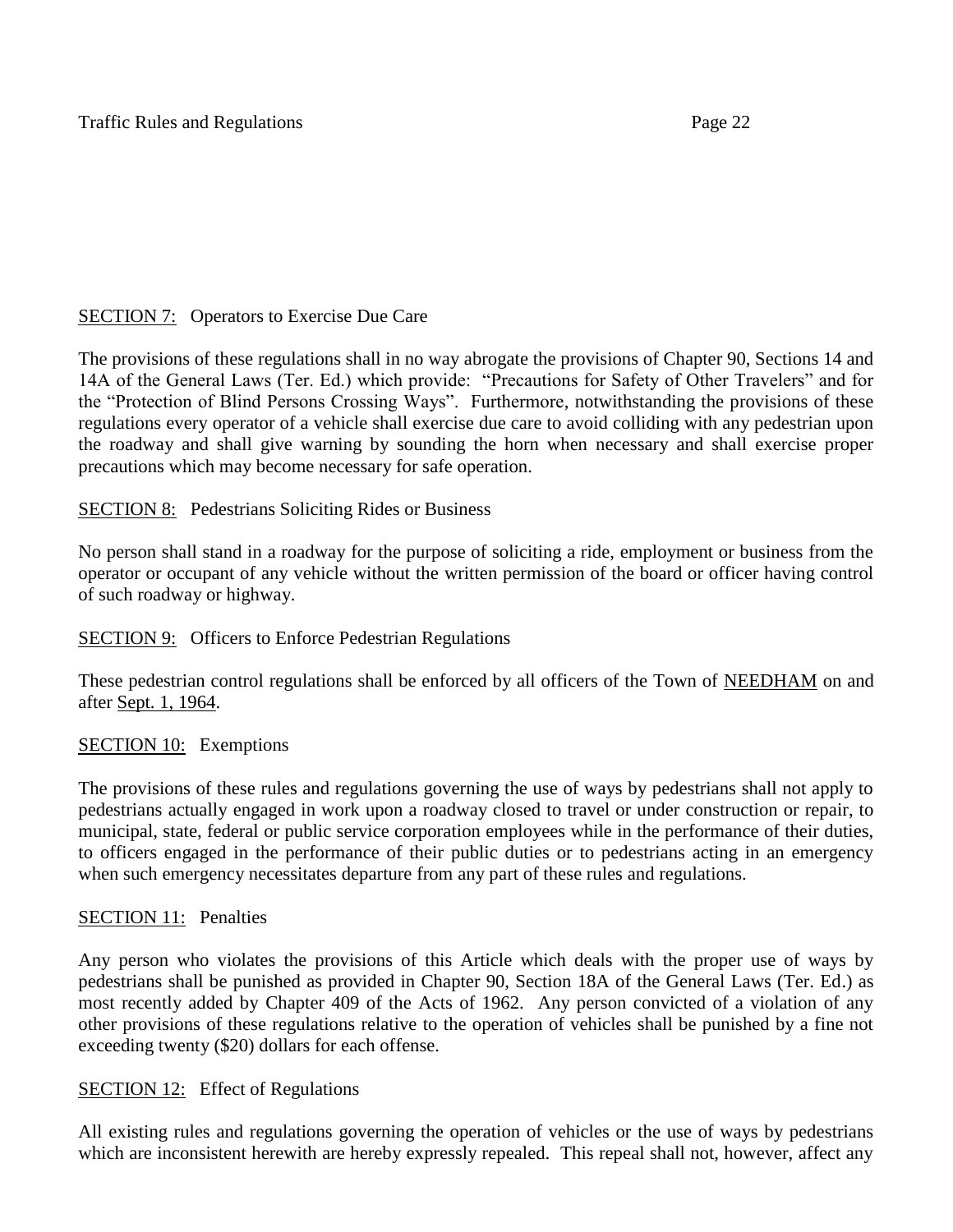punishment or penalty imposed or any complaint or prosecution pending at the time of passage hereof for any offense committed under any of the said rules and regulations hereby repealed.

If any section, sub-section, sentence, clause or phrase of these rules and regulations is for any reason unconstitutional, such decision shall not affect the validity of the remaining portion of these rules and regulations. The Board of Selectmen of the Town of NEEDHAM hereby declares that they would have passed these rules and regulations and each section, sub-section, sentence, clause or phrase thereof, irrespective of the fact that any one or more sections, sub-sections, sentences, clauses or phrases be declared unconstitutional.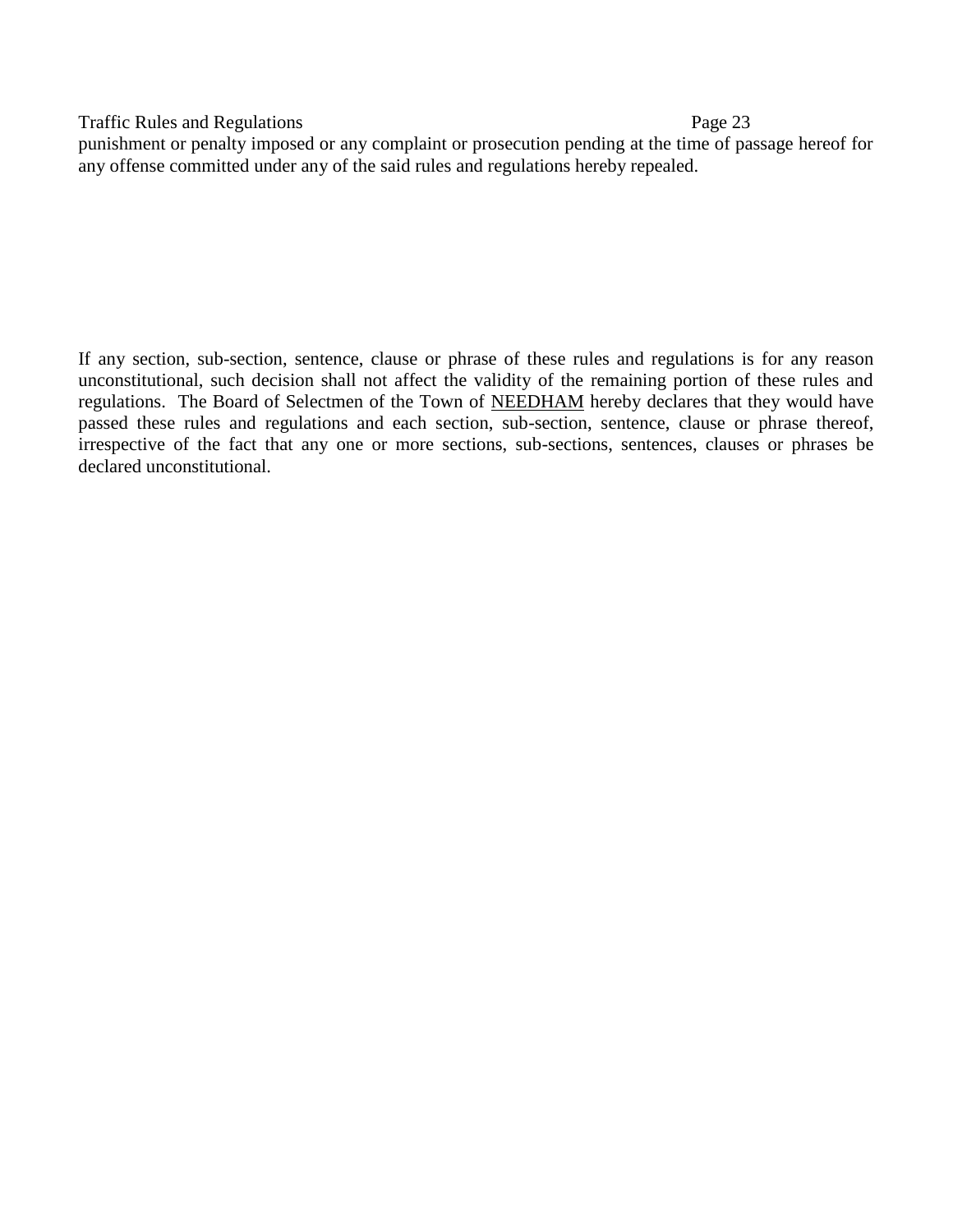## ARTICLE VIII

## ACCIDENT REPORTS

## SECTION 8-1: Drivers Must Report Accidents

Every person operating a motor vehicle which is in any manner involved in an accident in which any person is killed or injured or in which there is damage in excess of one thousand dollars (\$1,000.00) to any one vehicle or other property, shall report such accident within five (5) days to the Registrar and to the Police Department in accordance with the provisions of Chapter 90, Section 26, of the General Laws.

## ARTICLE IX

## PENALTIES AND REPEALS

### SECTION 9-1: Penalties

Any person violating any provisions of any rule, regulation or order regulating the parking of motor vehicles made by anybody authorized to make the same shall be dealt with as provided in General Laws, Chapter 90, Section 20A or any Acts in amendment thereof, or in addition thereto, and any person violating any of the rules and regulations applicable to State highways made by the Commonwealth of Massachusetts Department of Transportation, under authority of General Laws, Chapter 85, Section 2, and Acts in amendment thereof, and in addition thereto, shall be subject to the penalty provided in said rules and regulations.

Any person convicted of a violation of any other rule, regulation or order made hereunder, except as other provided, shall be punished by a fine not exceeding fifty dollars (\$50.00) for each offense.

### SECTION 9-2: Repeal

These rules are adopted with the intent that each of them shall have force and effect separately and independently of every other except insofar as by express reference or necessary implication any rule or any part of a rule is made dependent upon another rule or part thereof.

All official signs, lights, markings, signal systems or devices erected or installed under prior rules or regulations and necessary to the enforcement of these regulations shall be deemed to have been lawfully erected or installed hereunder provided the same were erected or installed with the permission and approval of the Commonwealth of Massachusetts Department of Transportation and insofar as the same are necessary as aforesaid for the enforcement of these regulations they shall be deemed continuing hereunder but in all other respects all prior rules, orders and regulations made by the Board of Selectmen of the Town of Needham for the regulation of vehicles are hereby expressly repealed. This repeal, however, shall not affect any punishment or penalty imposed or any complaint or prosecution pending at